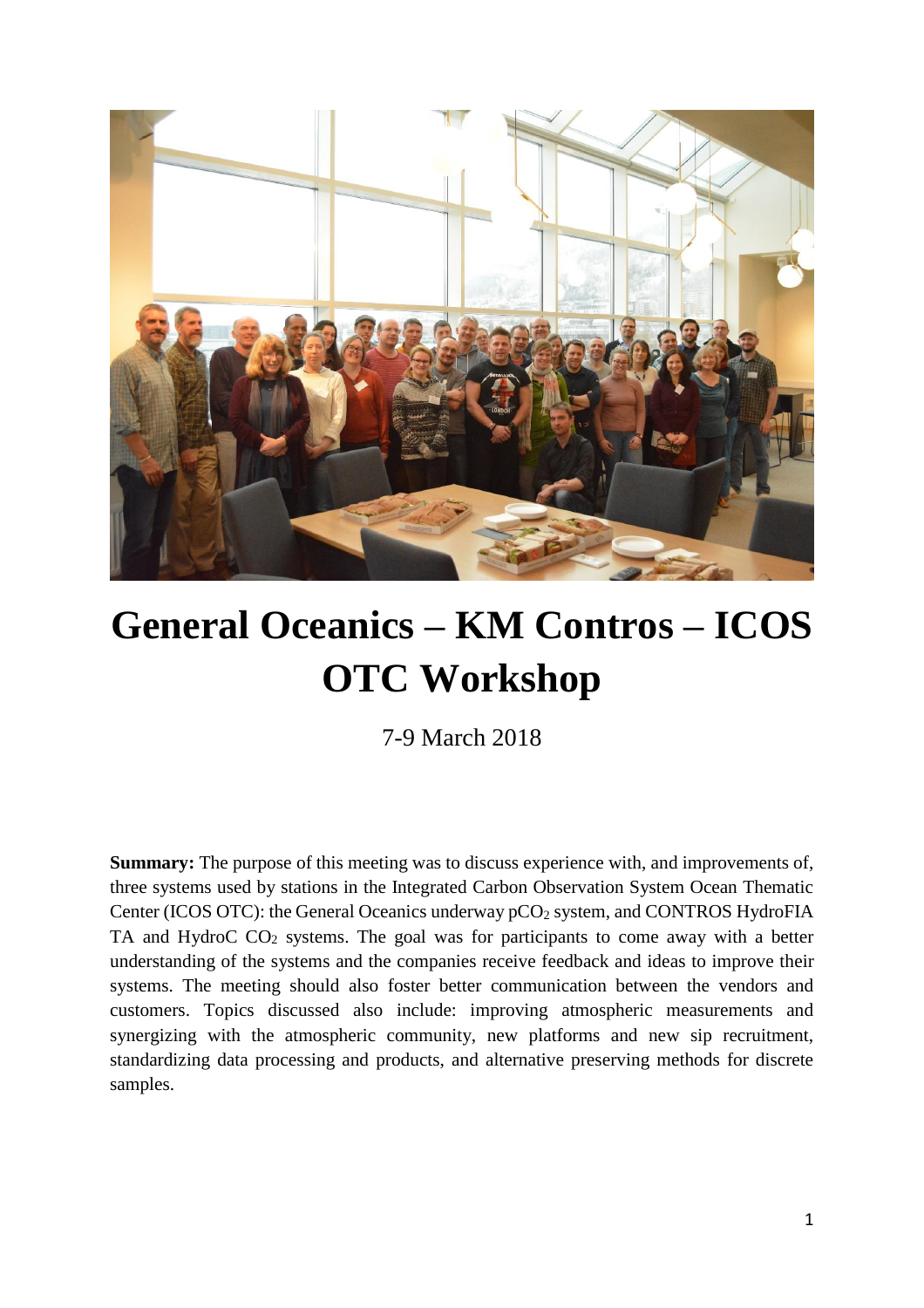# **Participant List**

| <b>Abdir Omar</b>                       | OTC/ Uni Research, NO                                         | abdir.omar@uni.no                      |
|-----------------------------------------|---------------------------------------------------------------|----------------------------------------|
| Aedín McAleer                           | National University of Ireland, Galway,<br>IE                 | aedin.mcaleer@nuigalway.i<br>e         |
| Are Olsen                               | OTC/ University of Bergen, NO                                 | are.olsen@uib.no                       |
| Benjamin Pfeil                          | OTC/ University of Bergen, NO                                 | benjamin.pfeil@uib.no                  |
| Camilla S. Landa                        | OTC/ University of Bergen, NO                                 | camilla.landa@uib.no                   |
| Carolina Cantoni                        | <b>ISMAR CNR - IT</b>                                         | carolina.cantoni@ts.ismar.c<br>nr.it   |
| Ceslav Czyz                             | Norsk Polarinstitutt, NO                                      | ceslav@npolar.no                       |
| <b>Charles Roman</b><br><b>Battisti</b> | OTC/ University of Bergen, NO                                 | charles.battisti@uib.no                |
| Denis Pierrot                           | NOAA/AOML, USA                                                | denis.pierrot@noaa.gov                 |
| <b>Emilie Diamond</b><br>Riquier        | Observatoire Océanologique de<br>Villefranche, CNRS, FR       | diamond@obs-vlfr.fr                    |
| Erik Sandquist                          | OTC/Uni Research, NO                                          | Erik.Sandquist@uni.no                  |
| <b>Gregor Rehder</b>                    | Leibniz Institute for Baltic Sea Research<br>Warnemünde, DE   | gregor.rehder@io-<br>warnemuende.de    |
| Hannelore<br>Theetaert                  | Flanders Marine Institute (VLIZ), BE                          | hannelore.theetaert@vliz.be            |
| <b>Helene Hodal</b><br>Lødemel          | Institute of Marine Research, NO                              | helenel@hi.no                          |
| Ingunn Skjelvan                         | OTC/ Uni Research, NO                                         | ingunn.skjelvan@uni.no                 |
| Jonas Fagnastøl<br>Henriksen            | University of Bergen, NO                                      | jonas.f.henriksen@gmail.co<br>m        |
| Katharina<br>Seelmann                   | <b>GEOMAR Helmholtz-Centre for Ocean</b><br>Research Kiel, DE | kseelmann@geomar.de                    |
| Kevin Sullivan                          | NOAA/AOML - University of Miami,<br><b>USA</b>                | kevin.sullivan@noaa.gov                |
| Laurent Coppola                         | CNRS, FR                                                      | coppola@obs-vlfr.fr                    |
| Maciej<br>Telszewski                    | <b>International Ocean Carbon</b><br>Coordination Project, PO | m.telszewski@ioccp.org                 |
| Marc O'Connor                           | Marine Institute, IE                                          | marcoco@eircom.net                     |
| <b>Margot Cronin</b>                    | Marine Institute, IE                                          | margot.cronin@marine.ie                |
| Meike Becker                            | University of Bergen, NO                                      | meike.becker@uib.no                    |
| <b>Michael Glockzin</b>                 | Leibniz Institute for Baltic Sea Research<br>Warnemünde       | michael.glockzin@io-<br>warnemuende.de |
| Rik Wanninkhof                          | NOAA/AOML, Miami FL USA                                       | rik.wanninkhof@noaa.gov                |
| Rocio Castano<br>Primo                  | University of Bergen, NO                                      | rocio.primo@uib.no                     |
| <b>Sigve Naustdal</b>                   | University of Bergen, NO                                      | sigve.naustdal@uib.no                  |
| <b>Siv Lauvset</b>                      | Uni Research, NO                                              | Siv.Lauvset@uib.no                     |
| Steffen Aßmann                          | Kongsberg Maritime Contros GmbH,<br>DE                        | steffen.assmann@km.kongs<br>berg.com   |
| <b>Steve Jones</b>                      | OTC/ University of Bergen, NO                                 | steve.jones@uib.no                     |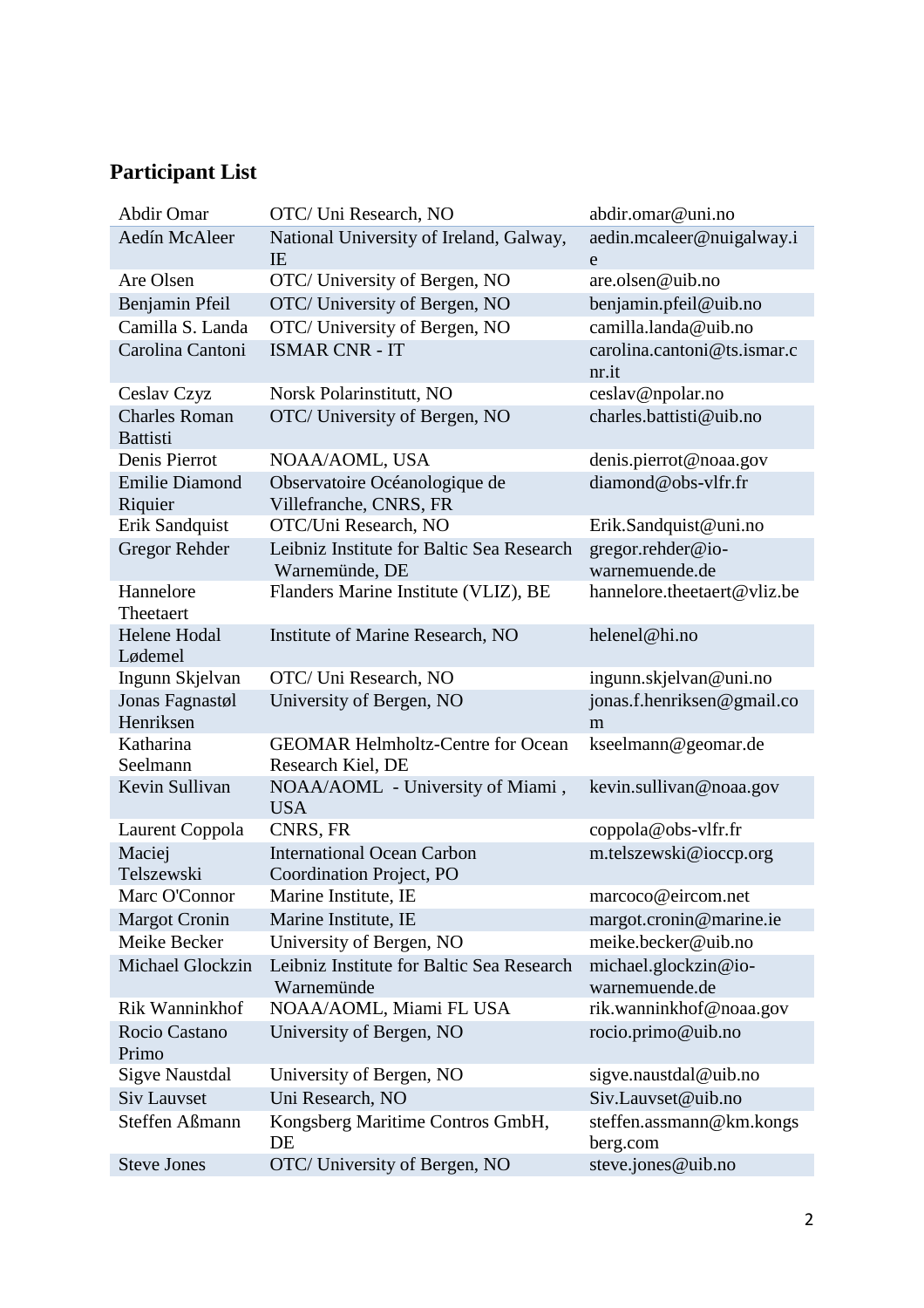| Susan Hartman            | NOC, UK                                                                           | sub@noc.ac.uk             |
|--------------------------|-----------------------------------------------------------------------------------|---------------------------|
| <b>Thanos Gkritzalis</b> | Flanders Marine Institute (VLIZ), BE                                              | thanosg@vliz.be           |
| Thorben Wulff            | Alfred Wegener Institute Helmholtz<br>Centre for Polar and Marine Research,<br>DE | thorben.wulff@awi.de      |
| <b>Tobias Steinhoff</b>  | GEOMAR, DE                                                                        | tsteinhoff@geomar.de      |
| Tonny Algrøy             | Kongsberg Maritime, NO                                                            | tonny.algroy@kongsberg.co |
|                          |                                                                                   | m                         |
| Truls                    | OTC/ University of Bergen and Uni                                                 | truls.johannessen@uib.no  |
| Johannessen              | Research, NO                                                                      |                           |
| Ute Schuster             | University of Exeter, UK                                                          | U.Schuster@exeter.ac.uk   |
| Wim                      | MSO - OD Nature, BE                                                               | wim.vanhaverbeke@natural  |
| Vanhaverbeke             |                                                                                   | sciences.be               |
| Yoana G.                 | Helmholtz-Zentrum Geesthacht, DE                                                  | yoana.voynova@hzg.de      |
| Voynova                  |                                                                                   |                           |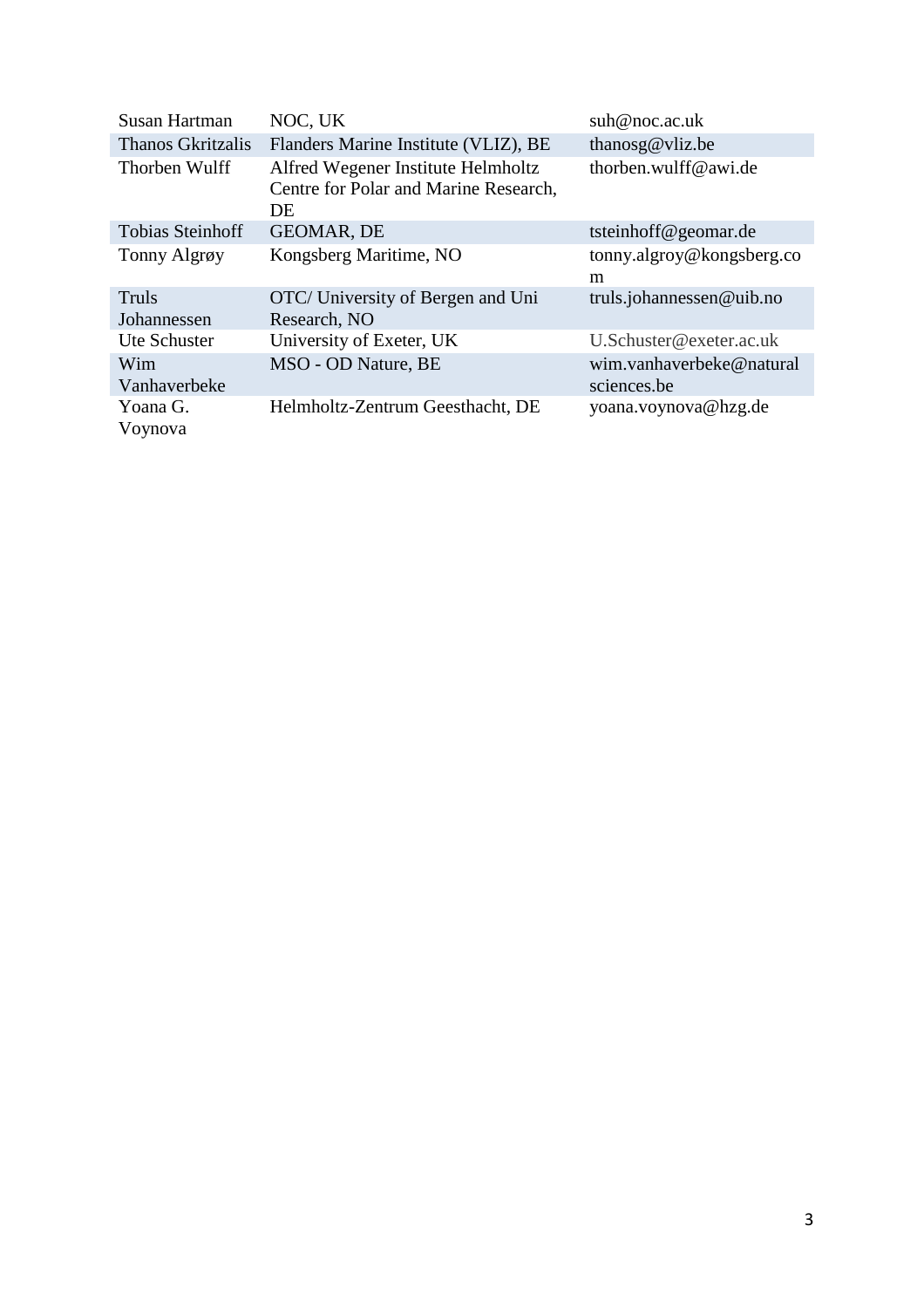## **G.O.-KM Contros-ICOS OTC Meeting Agenda**

**When:** 7-9 March, 2018 **Where:** Geophysical Institute, University of Bergen, Norway

#### **Day 1**

*General Oceanics underway pCO2*

9:00 to 9:05: Introductions

- 9:05 to 9:15: Discuss workshop scope "what participants want out of it," adjust agenda if desired
- 9:15 to 9:45: Discussion of hardware and documentation (including possible improvements to documentation)

9:45 to 10:30: System and software operation

*10:30 to 10:45 Break*

10:45 to 12:30: System and software operation (continued)

*12:30 to 13:30: Lunch*

13:30 to 15:00: Special Topics

Topics Include (but are not limited to)

- Problem Solving/mitigation on G.O. system
- Installing pressure differential sensor between equilibrator and Licor
- Allow various users to demonstrate their (often custom) processing software

*15:00 to 15:30: Break*

15:30 to 16:30: Ship installation

*19:00: Dinner*

**Day 2**

*CONTROS HydroFIA TA system and HydroC CO<sup>2</sup> system*

Part 1-CONTROS Hydro FIA TA

9:00 to 9:30: Discussion of hardware and documentation (including possible improvements to documentation)

9:30 to 11:00: System and software operation

*11:00 to 11:30 Break*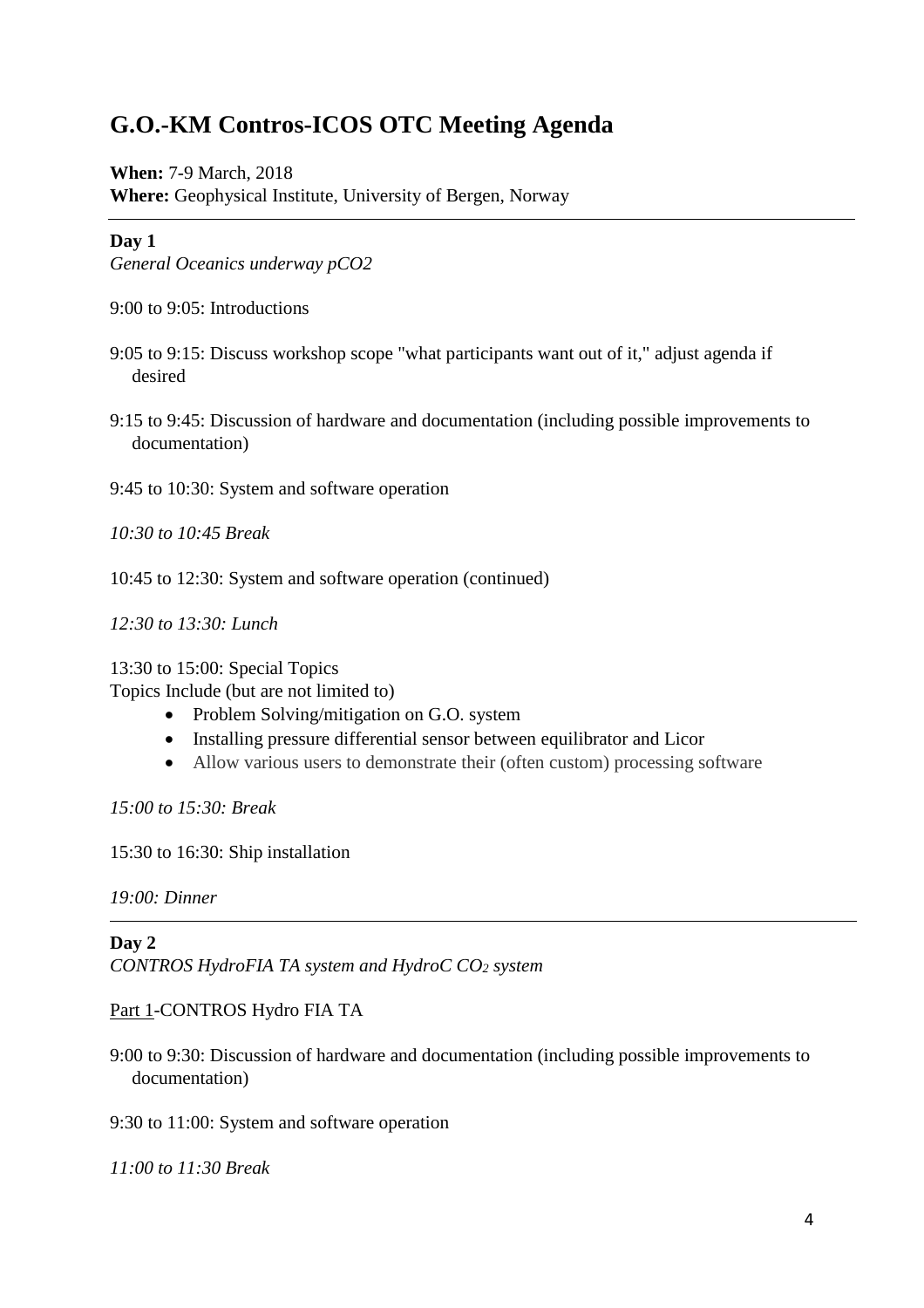11:30 to 12:00 System Demonstration

12:00 to 12:30 Ship installation

12:30 to 13:30: Lunch

Part 2-CONTROS HydroC CO<sub>2</sub> (Underway)

13:30 to 14:00: Discussion of hardware and documentation (including possible improvements in documentation)

14:00 to 15:30: System and software operation

*15:30 to 16:00 Break*

16:00 to 16:30 System Demonstration

16:30 to 17:00: Ship installation

#### **Day 3**

*Data Management: Submission, Data Handling, and Coordination*

9:00 to 9:30: Submission to the international SOCAT and European *ICOS* networks

9:30 to 10:30: Data reduction and QC procedures *Presentation and Demonstration of QuinCe*

*10:30 to 11:00 Break*

11:00 to 12:00: General discussion on data reduction and QC procedures

*12:00 to 13:00: Lunch*

13:00 to 13:30 Alternative preserving methods of discrete DIC/Alkalinity samples

13:30 to 14:00: CO<sup>2</sup> in air measurements: Integrating with the Atmospheric Thematic Centre

14:00 to 15:00: Other sensors: Installation and communication between systems

15:00 to 16:00: Discussion of improved coordination, needs, future directions, outreach, and ship recruitment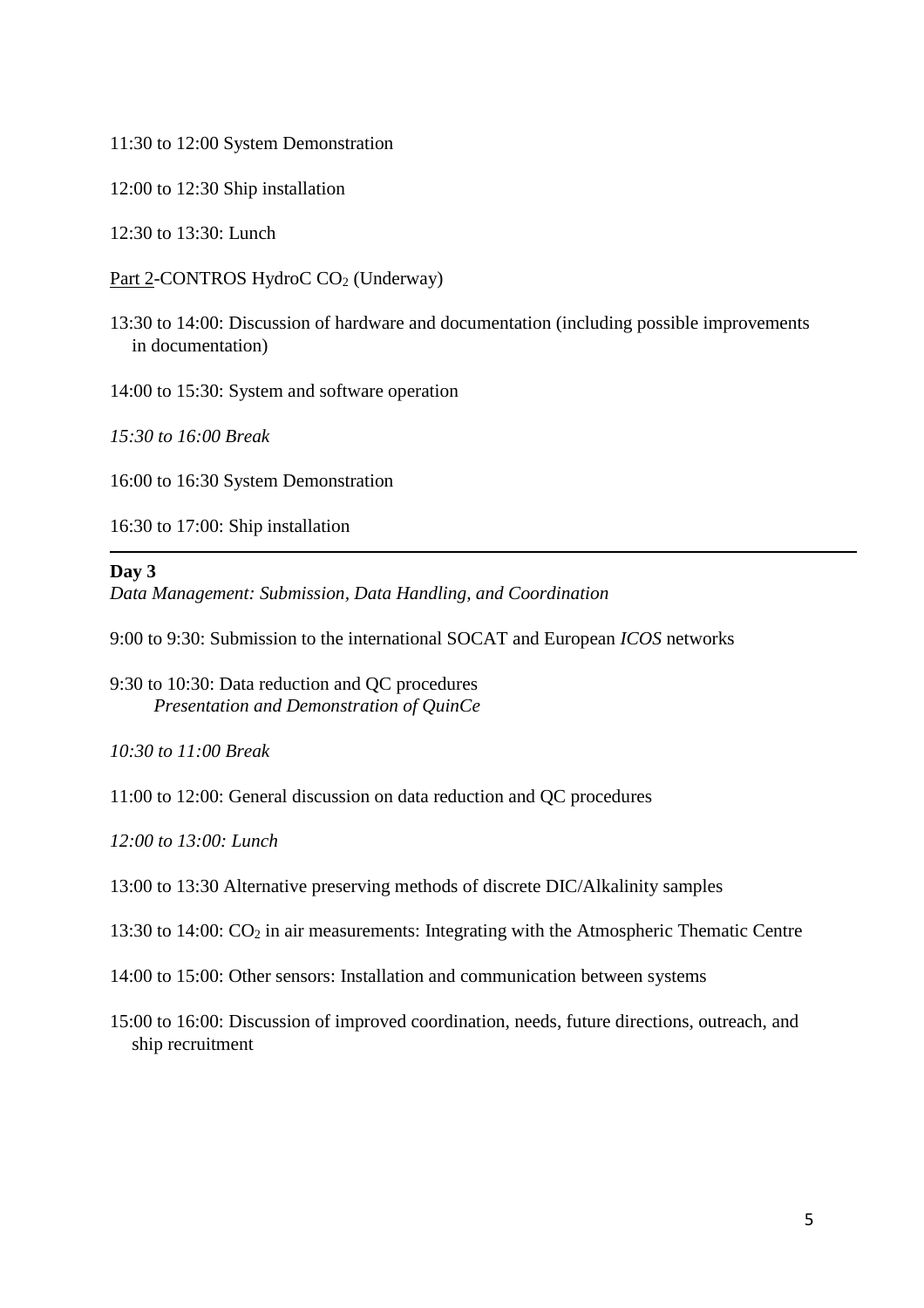## **Minutes Workshop Day 1:** *General Oceanics underway pCO2*

\*The minutes from the workshop are often paraphrased from the discussion; therefore, they may not perfectly align with the original thoughts of the speaker.

List of Names and Abbreviations

Are Olsen (AO) Benjamin Pfeil (BP) Carolina Cantoni (CC) Charles Roman Battisti (RB) Denis Pierrot (DP) Gregor Rehder (GR) Ingunn Skjelvan (IS) Kevin Sullivan (KS) Laurent Coppola (LC) Maciej Telszewski (MT) Margot Cronin (MC) Meike Becker (MB) Michael Glockzin (MG) Regis Cook (RC) Rik Wanninkhof (RW) Sigve Naustdal (SN) Siv Lauvset (SL) Steffen Aβman (SA) Steve Jones (SJ) Thanos Gkritzalis (TG) Tobias Steinhoff (TS) Tonny Algrøy (TA) Truls Johannessen (TJ) Ute Schuster (US)

Discussion of hardware and documentation (including possible improvements to documentation)-No suggestions

\*Went to Chemistry Lab to discuss the basic principles of the General Oceanics underway pCO2 instrument\*

Discussion of and suggestions for GO system

**Are Olsen (AO):** Could you make the software open source, so PIs can make changes to it?

**Rik Wanninkhof (RW):** Open source could be an issue because it has a lot of flexibility, failsafes etc. built in to meet the challenge of getting uniform measurements. Therefore, if people can change it, we don't know what effects those changes might be. The 'Black box' design gives a known system.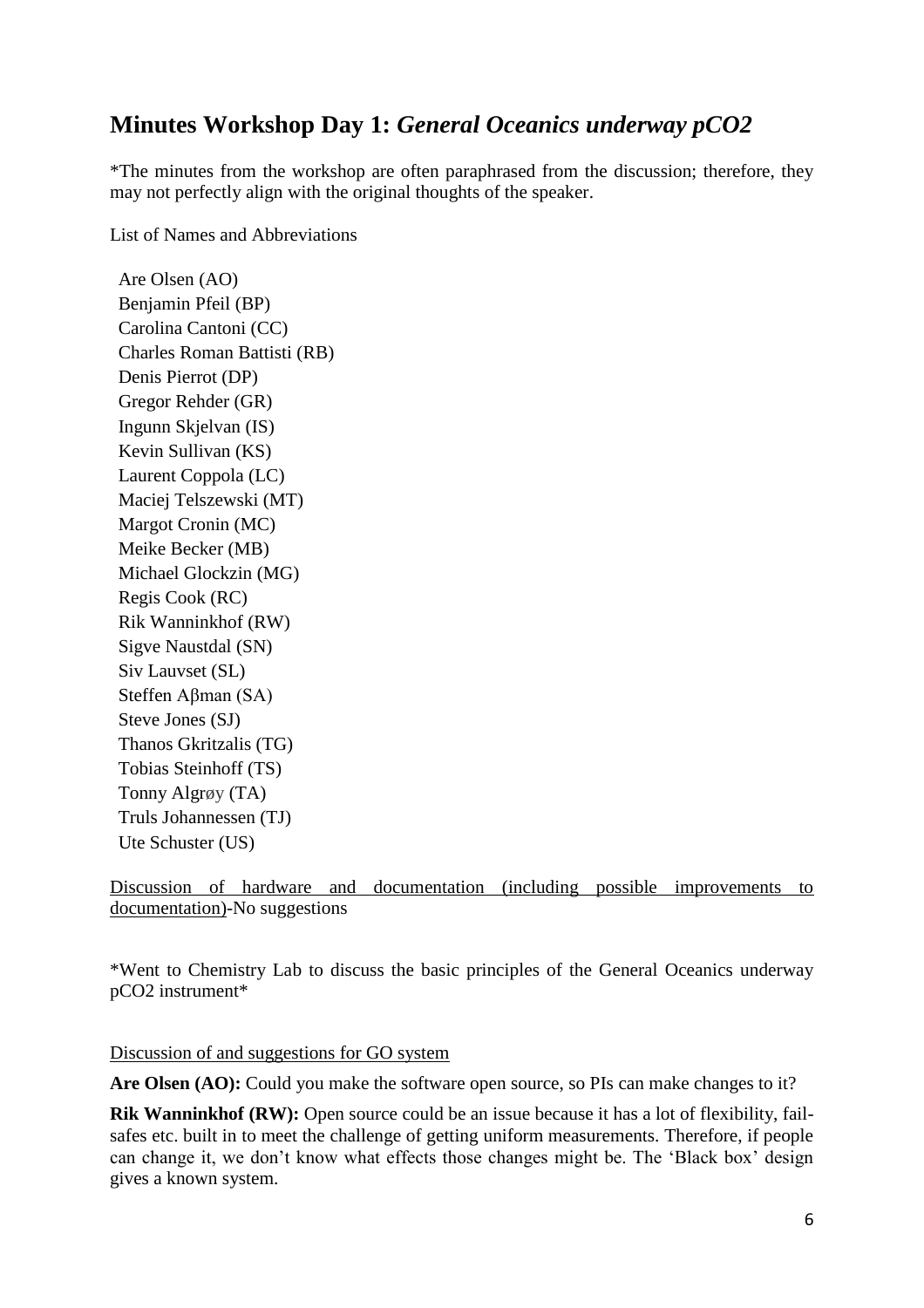**Kevin Sullivan (KS):** Having the ability to interface with different systems could be useful.

**Charles Roman Battisti (RB):** We would like to be able to send state signals to other systems.

**Sigve Naustdal (SN):** It would also be useful to be able to configure different running sequences/timings

**Tobias Steinhoff (TS):** We'd like to be able to integrate the water flow into other systems, and so stop the flow to the GO system as required. Also, to get immediate readouts of values from sensors attached to extra COM ports (e.g. Seabird). We could either do it ourselves or send requests for support of different instrument to GO, but that could be a lot of work for them.

**KS:** There could be an option to buy the system with open software, but then you don't get support from GO.

**AO:** Maybe a modular plugin system could be built for the different sensors etc.

**RB:** Open source would also give opportunity for changes made by the community to be fed back to GO for integration.

**SN:** Many systems are on research vessels, which share data from several on-board systems via a UDP network. It would be very useful to be able to join this network.

**KS:** It's on the wish list.

**RB:** Could we have a visual alarm system so ship engineers can be informed of problems? Maybe yellow/red status lights?

**Denis Pierrot (DP):** What sort of issues would it signal?

**SN:** E.g. water flow issues, since that's outside the control of the system.

**RW:** If you have remote telemetry you'll be able to see it in the data.

**RB:** But there's still the delay of contacting the relevant person on board.

**RW:** You'd need to have good criteria of what the signals mean and instructions for how to address them

**TS:** Water flow is easy to fix on board. A live reading of flow rate would allow the engineers to see it and make adjustments accordingly

**SJ:** A simple red/yellow probably isn't enough. Having a yellow light mean a number of possible faults still means a lot of work for the engineers to check all the possibilities.

**RB/SN:** The signal criteria could be customised by the PI

**KS:** We could have an auxiliary display of various sensor values, highlighted when things need attention.

**SN:** Including GPS position?

**KS:** Yes

…

**RB:** There's a differential pressure sensor in the equilibrator, and we have to use the Licor pressure sensor as an absolute value. This can cause issues because the equilibrator pressure measurement is very important. Could we have an absolute pressure sensor instead, because the Licor sensor isn't as good as we'd like?

**RW:** I strongly endorse this idea. The increase in expense should be minimal.

**SN:** We also have to assume that the Licor is at ambient pressure, but there are fans in the box.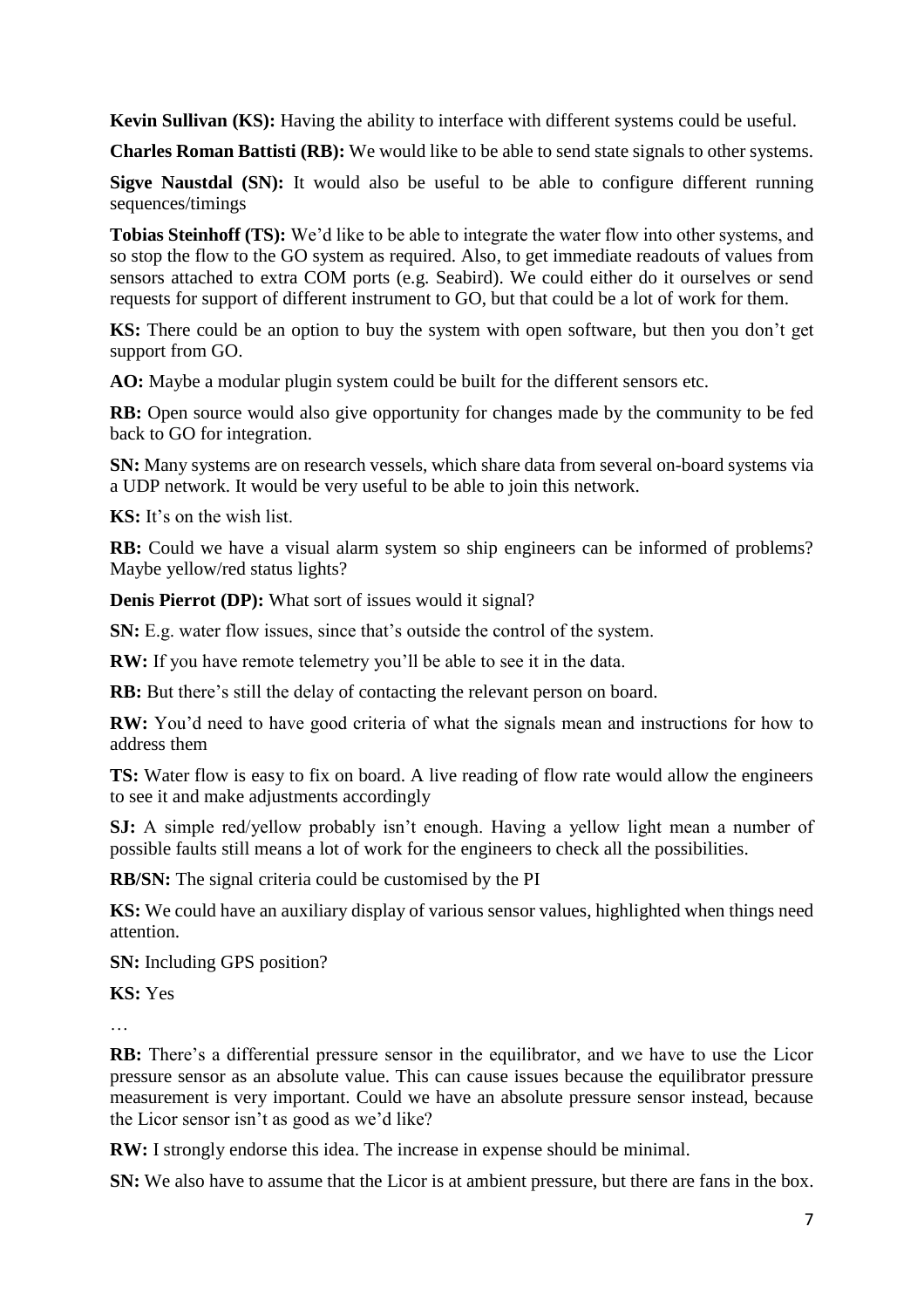**KS:** The pressure sensor is linked to a vent outside the box

**SN/MB:** <Describe experiments with additional pressure sensor. See also later presentation>

**GR:** What's the difference between equilibrator pressure and ambient, and what's the source?

**KS:** They should be very close, but flow dynamics and water movement caused by the ship have an effect

**RB:** Also the fact that gas is being removed from the head space

**KS:** Can be up to 1 mbar

 $\leq$ Brief discussion of ways to measure this – e.g. pressure/flow sensors on the drain $\geq$ 

…

**TS:** It would be good to have a central place for ideas/fixes etc

**SL:** Been tried several times

**RW:** Why doesn't it work?

**AO:** People don't check them for new questions, to add comments etc.

**RW:** We need to keep trying different approaches because otherwise these workshops are the only places to have these discussions

**Ingunn Skjelvan (IS):** ICOS has plans to gather this kind of information

**RB:** If experts aren't looking regularly, then questions won't get answered. So people stop asking. But it's a time sink.

**Regis Cook (RC):** GO should do a better job with this – we spend a lot of time answering questions, so we could collate that information.

**RW:** We should decide on this as part of the workshop. GO is an option, but it should be more of a community activity with input from GO. Try to build something that will work, and identify people willing to provide answers. We need several to reduce the workload. Plus it should be widely advertised through by GO, IOCCP etc.

**RB**: Could it be run as part of the GOOS network infrastructure?

**TS:** OTC could make a good start on it

…

**RB:** Easier physical access to certain parts of the machine for maintenance would be good, such as better access to the Peltier cooler for replacement.

**TS:** Also an extension so the wet and dry boxes can be further apart

**KS:** Purchasing an additional connector would make this possible. <Discussion of how to do it>

…

**GR:** We want to use a Picarro CRDS sensor. What's needed to integrate it? If we want to measure additional gases from a separate stream, how do we manage the flows?

**RC:** Would need to duplicate all the flow control components

**RB:** Could you develop two dry box designs? One for Licor and one for Picarro?

**MB:** Picarro has different control hardware and output specs, so would need a lot of work to integrate it.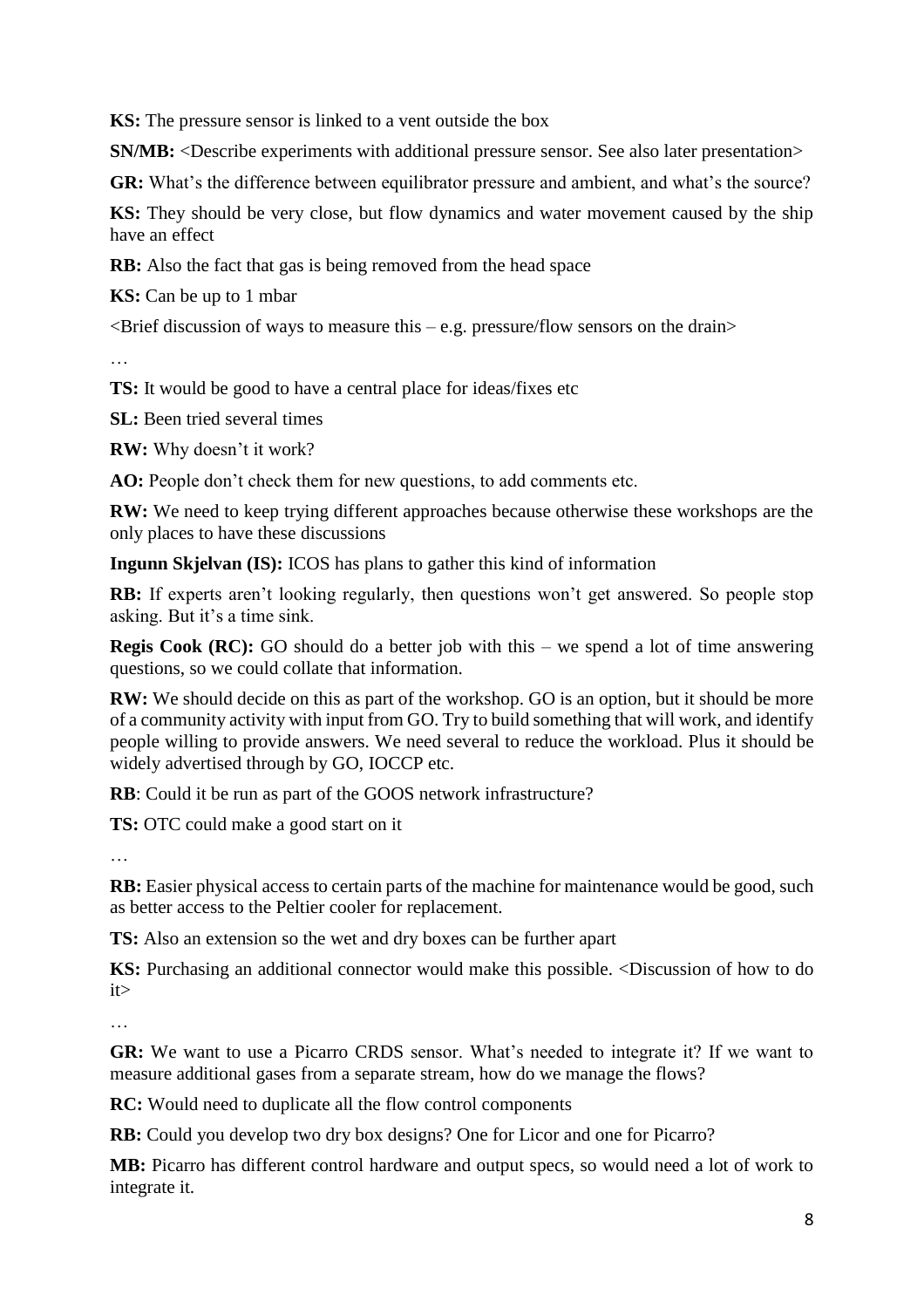**RW:** It would be good to have different dry box and software versions, and the ability to measure multiple gases/isotopes would be very appealing. The design and requirements should come from the community as per the original pCO2 system.

**RC:** The second dry box (CRDS) design would need to be community driven

…

**RW:** Request for community input: How often do different components fail? Will help with preventative maintenance, rather than reactive which is what people tend to do currently.

…

#### General Oceanics Uncertainty Analysis

\*Presentation by Charles Roman Battisti analysing the uncertainty of the General Oceanics underway pCO2 instrument.

**RW:** A general question: We use very accurate temperature measurements, and we know the accuracy of the sensors. But how do we know that we're measuring the true equilibrator temperature? It depends on the equilibrator design, the position of the sensor etc.)

**KS:** [For ICOS requirements] are you going to insist on 2uatm/0.03%? The criteria should be set at a level that is operationally reasonable. For very high coastal values 2uatm probably isn't achievable.

**GR:** We are also working on the assumption that we are reaching full equilibration. We see differences between them, and this needs looking at in more detail.

#### **RB:** Agreed

**RW:** Note that the 2 µatm is based on the analysis of what's required to constrain the global air-sea flux to 0.1Pg C/yr. The percentage limit is not useful for that.

**KS:** But that isn't achievable at the coast.

**RW:** True, but we should specify a larger uncertainty on the coastal ocean fluxes. Relaxing the limits won't help us to improve our estimates.

*RB Asked for ideas for further analyses he could do. No suggestions.*

#### GO system special topics

**GR:** what do we mean with an accuracy of 2 µatm for the fCO2 measurements? This is dependent on the equilibrator type and its response time, and an assessment of its uncertainty needs to be performed. E.g. methane response time is system dependent, and  $\tau$ (CH<sub>4</sub>)/ $\tau$ (CO<sub>2</sub>) is somewhere between 25 and 3 (Webb et al 2016). Knowing the equilibrator performance is particularly important when operating in frontal systems, they have seen difference of approximately 8 ppm by using different equilibrators in the same water.

**RW:** it is important to use equilibrators with fast response time. Alternatively, one needs to know the response time of the equilibrator and do back calculations, but this is not easy. It is of high importance to determine the characteristics of the system, e.g. what is the lag between inlet and equilibrator, how long is the equilibration time etc.

**AO:** a protocol /cookbook should be made on how to characterize the system, time lag, time constant, etc.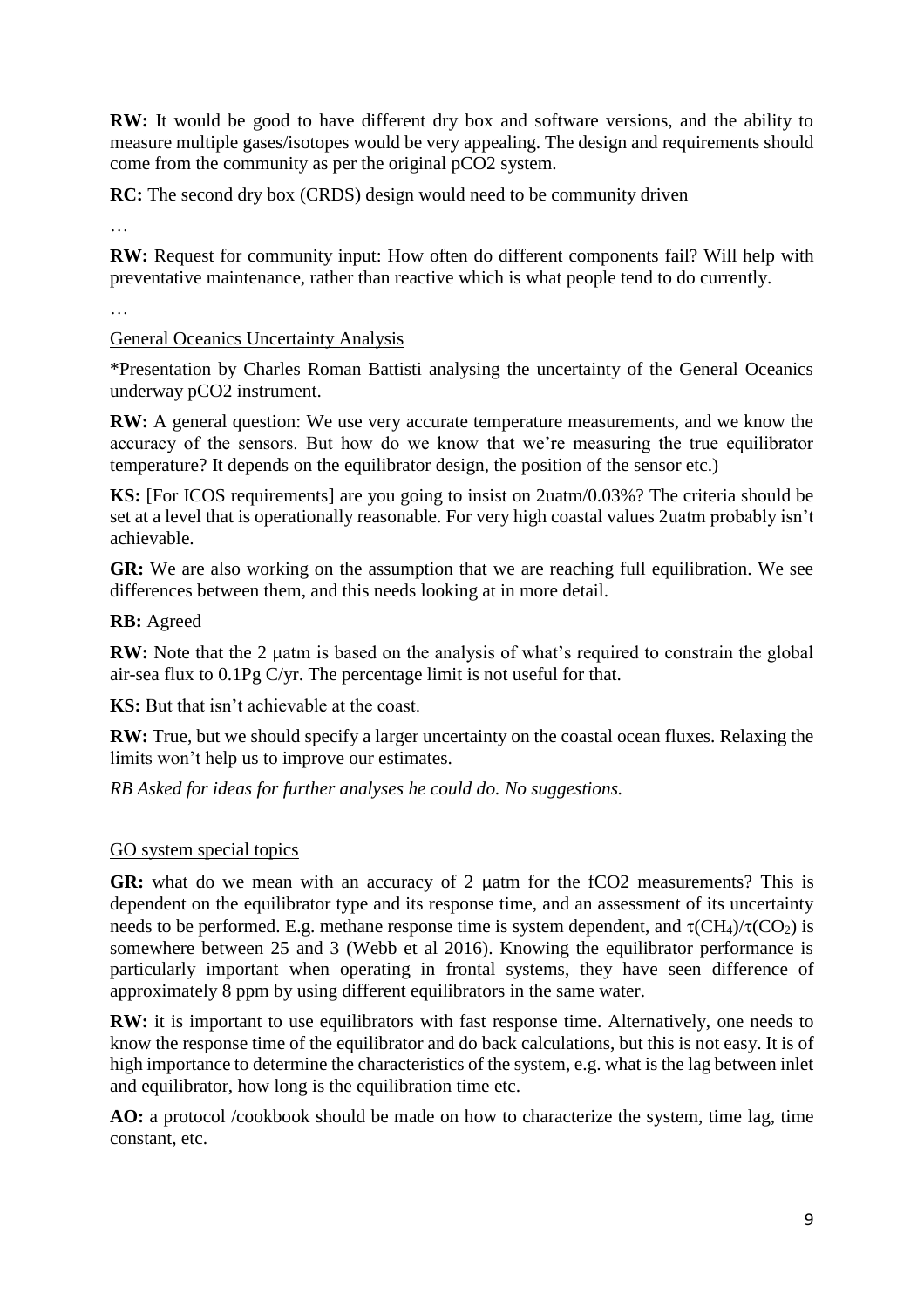**MB** gave a presentation on a new absolute pressure sensor, which was installed close to the equilibrator in the wet box at Nuka Arctica. The sensor has high precision and measures the absolute pressure, and the difference between this pressure and the LICOR pressure sensor showed to be approximately 0.8 mbar, which was possible due to a poorly calibrated LICOR pressure sensor.

A question was raised on how often the LICOR pressure sensor needs to be recalibrated. This is not very critical since the system is calibrated using standard gasses.

An important note was made regarding the LICOR6262: 2018 is the last year that LICOR will do maintenance of the LICOR6262. Question if OTC can get hold of as many spare parts for the LICOR6262 as possible from the company before LICOR stops service of them?

**RW:** the community should check how much the LICORs drift between times of calibrations (comparing calibration sheets before and after the re-calibration).

**RW and others** answered the question about why LICOR6262 is regarded to be better than the 7000. This is because the 6262 is handling vibrations better than the 7000 (connected to the filament within the sensor/gravity/vibration/swell), and also because the 6262 corrects for both band broadening and water vapor while the 7000 only takes care of the band broadening. Note that the issue with the moving (vibrating) filament has been improved. A suggestion was put forward that OTC could address LICOR and ask for the issue with the filament.

**RW:** the LICOR840 has a lower cost than the LICOR6262/7000. It is a single beam IR detector, has a water vapor channel, and it might be a good alternative to the 7000. It is being tested now, and it is much noisier than 6262, this is possibly white noise that can be filtered out. The LICOR840 works well on the bench, it is easy to maintain in the field, and it can stand higher temperature than the 6262. More tests are needed.

**DP:** there is a "wait" function in the GO system. After a period of gas flow the Valco valve close, and the system waits for 10 sec to equalize the pressure (de-pressurize), before a measurements is taken.

**RC:** before an instrument is sent out it is thoroughly checked; e.g. if the pumps are working properly, several data checks are performed, and equilibrator is checked in water with varying pCO2. The latter shows a reproducibility of 1-2 ppm.

Data transmission via Iridium is occasionally a problem, possibly due to the antenna. The old system (the Neill system), which was originally made for buoys, worked better when it comes to data transmission. Dennis Pierrot et al have a special solution for the deck box, and a publication about this will be available soon.

#### Air measurements

**SL:** air measurements are performed on many of the VOS lines, however, how many actually used these data? Currently, atmospheric xCO2 measurements are a core parameter for the marine VOS lines and the required accuracy is 1 ppm (within ATC, the required precision is 0.1 ppm).

**GR** argued that the atmospheric measurements from VOS lines was of no use.

**RW** replied that when both sea and air CO2 measurements are performed, the precision is a challenge, but atmospheric measurement from ships are very useful for e.g. calculating fluxes along shore and over sea, for constraining the marine boundary layer, for inverse modelling, validation of atmospheric models, and validation of satellite sensors. Not all calculations needs the high precision as the atmospheric community require. The marine community should aim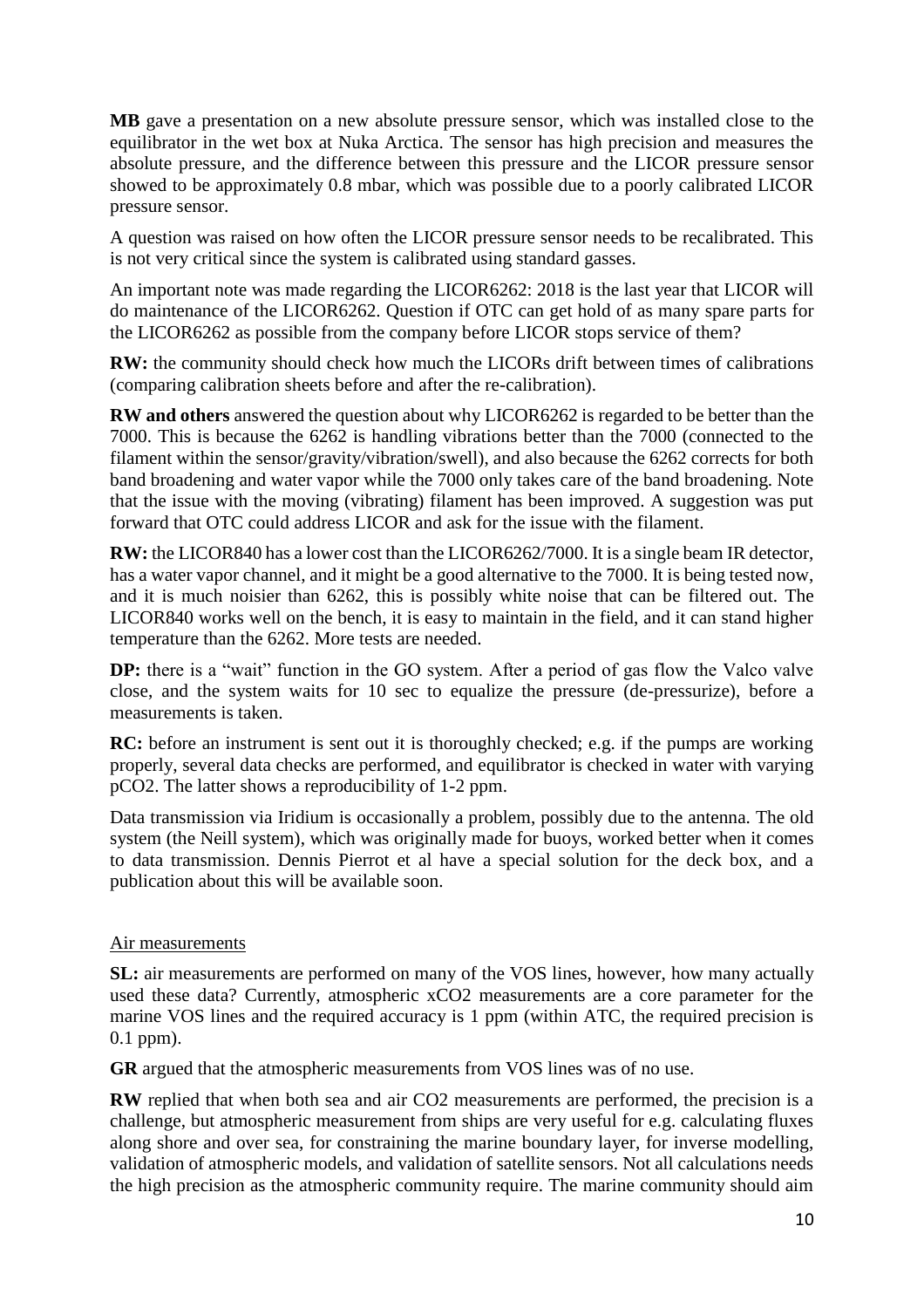for a precision for the marine atmospheric measurements of 0.2 ppm. Currently, an ordinary measurement sequence for a GO system includes 4-5 atmospheric measurements in a row, and if these have a standard deviation (precision) of 0.1 ppm or so, the value is very good.

Test should be made where atmospheric measurements from a GO system are compared with atmospheric measurements using other more precise instruments (e.g. Picarro). **RW and colleagues** have started such a comparison and he encourages ICOS to do the same.

**GR** pointed out that this is one of the aims for the EU project RINGO (ICOS initiated); comparison between atmospheric (ATC) samples and atmospheric samples from marine instruments (GO system and others).

**SL** commented that SOCAT will implement routines for checking atmospheric data, as these data are sent in but not yet checked.

#### Installation on ships

**SN** presented examples of problems met when a GO system was installed on the cargo ship Trans Carrier; e.g. ship schedule, leakages in seawater pump and tubing, too low flow through the wetbox caused by the flow regulator not opening properly (resolved by removing the flow regulator), impeller house of the seawater pump was too small and the pump did not function properly (resolved by replacing the pump), the Valco valve in the drybox had internal problems with the TX line (resolved by adjusting LabVIEW program) and flooding drain tank (possible due to malfunctioning floats). A very helpful crew solved several of the problems.

Seawater pumps were discussed and it was commented that peristaltic pump should never be used for feeding the pCO2 system with water, because the tubing for these pumps are not CO2 gas tight. Flexible tubing should be minimized because it can adsorb and desorb dissolved gases. It is also advisable to insulate the tubing/pipe supplying the instrument with seawater; particularly the part between the bypass and the system, because the flow is relatively low in this part of the tubing/pipe.

**RW:** for the future, when biological measurements are to be combined with the CO2 measurements, pumps without impellers should be used, to avoid disturbance of the biological material. De-bubbler has been used by Rik Wanninkhof (RW), and there is no change in pCO2 or O2, however, he prefer not to use it.

**RW:** Dennis Pierrot et al. will soon publish a paper on ship installation of a GO instrument.

\_\_\_\_\_\_\_\_\_\_\_\_\_\_\_\_\_\_\_\_\_\_\_\_\_\_\_\_\_\_\_\_\_\_\_\_\_\_\_\_\_\_\_\_\_\_\_\_\_\_\_\_\_\_\_\_\_\_\_\_\_\_\_\_\_\_\_\_\_\_\_\_\_\_\_

# **Workshop Day 2:** *CONTROS HydroFIA TA system and CONTROS HydroC CO<sup>2</sup> system*

#### CONTROS HydroFIA TA

#### Discussion about chemicals

It is possible to refill the chemicals cartridge yourself, but then the accuracy can no longer be guaranteed by KM Contros. KM Contros highlights that there is little experience with refilling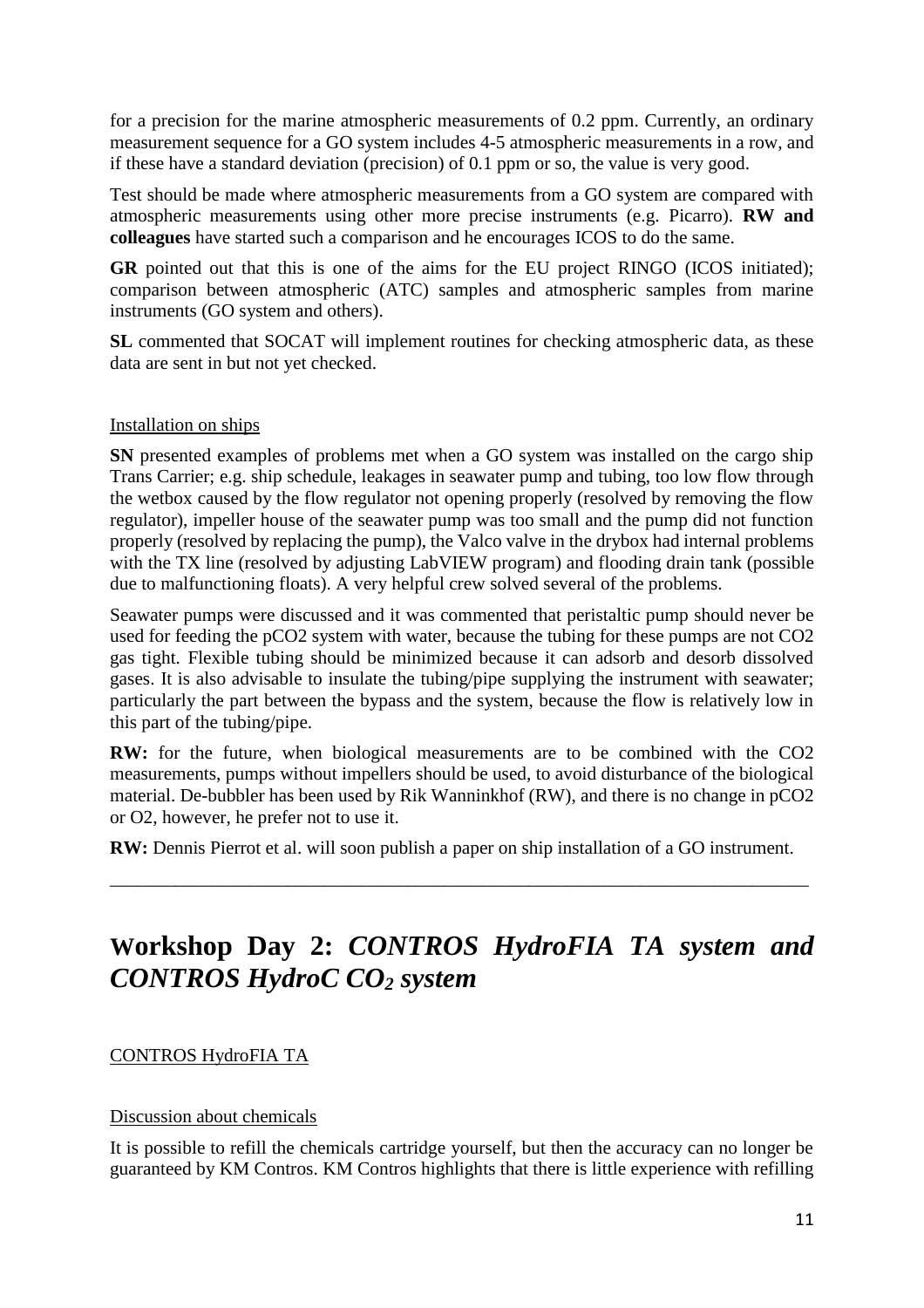the bags in the cartridge and they need cleaning. Better then to use your own, possibly bigger, bags/containers. That would require fitting a custom extra inlet. This is not prohibitively expensive if done in conjunction with normal maintenance.

Using purified dye is highly recommended by KM Contros.

Frequency of samples. Can be taken at min. 10 min intervals, but how long can the intervals be? The system is closed, so evaporation and salt crystals should not be a problem.

**Q:** Can the range be changed?

**Steffan Aβman (SA):** Optimal is +- 200 µmol/kg of the intended middle value, but higher is possible with a loss in accuracy.

**Q:** How high can the values be? For example, Italy has 2600 µeq/kg average.

**SA:** KM Contros can calibrate to your working range.

**Q:** When is the salinity value sent to the system? Timing is important to match the TA measurement.

**SA:** Often updates of salinity is recommended. The system uses the latest salinity value it got when it measures TA.

**Q:** Does the cartridge wear out, or can they be used indefinitely?

**SA:** They do wear, but KM Contros does not know how many times they can be refilled, nor has anyone tried to refill them.

**Q:** Do the chemicals need heating or cooling if it is placed outside the instrument?

**SA:** Usually, no. It can freeze, but that seems like the only problem. High temperatures (>40 °C) might cause degeneration of the chemicals as well.

**Q:** What is a good price for a set of cartridges? EUR100?

Extra inlets can be made for external for "external cartridges".

KM Contros/**Katharina Seelman** will look into taping flexible canisters with gas proof tape.

**RW:** the dye is not stable at temperatures >40C. This can be an issue for transport and on cargo ships.

**RW:** the risk of poor data decrease with well prepared chemicals and that it is worth the price. Especially since we are aiming for highly precise and highly accurate data.

Work is done to assess the effect on AT of using impure dye. It is known to have a significant effect on pH, but is less well quantified for AT.

**SA:** KM Contros use and supply dye with very little impurities for the instruments. It has not been purified.

**RW:** it is in the community interest to use only one source of dye since this will limit the risk of biases between instruments.

#### Discussion about drift

There was a discussion about drift and causes of it. Steffen Aβman (SA) claims that drift in early versions were due to issues with the degasser (leaking), creating extra dead space. Drift in newer versions has unknown source, but is fairly linear. The newest version of the system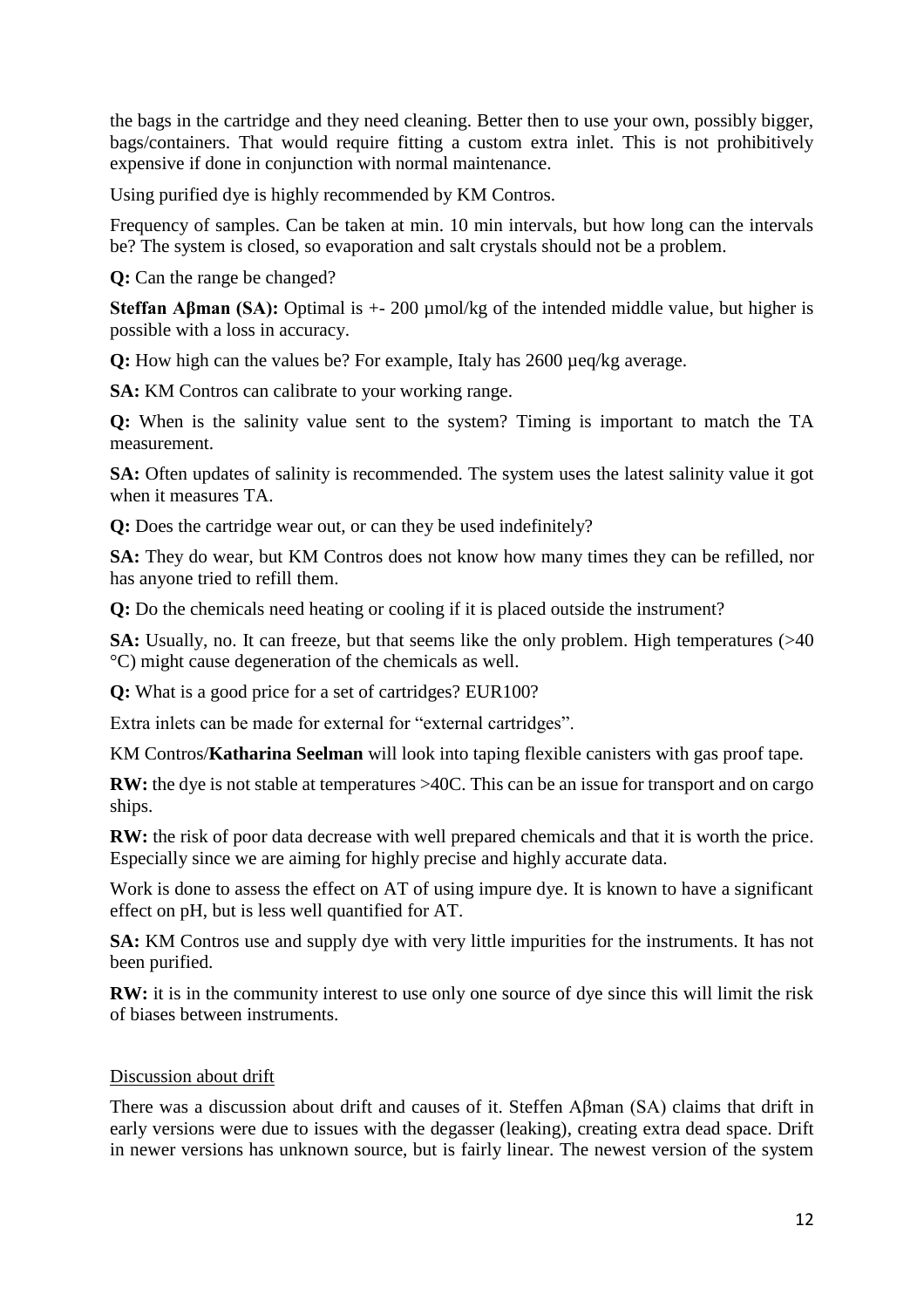will have an inlet for a sub-standard, so the system can measure its own drift. Gregor Rehder (GR) points out the possibility of drift being related to stability of chemicals.

One particular user has had problems with their first measurements in port drifting, and need to be excluded. This might be a problem with the particular system, as it has shown suspicious behavior. It might also be explained by fresh water.

#### Discussion about calibration

It is recommended to calibrate pre- and post-deployment (also in rough environments) and at least once a year. Should also always calibrate after changing/refilling chemicals by the operator using the implemented calibration routine.

There were questions about calibrations while on ships (running continuously). Steffen Aβman (SA) thinks regular sub-standard measurements is sufficient. This now needs to be done manually. Regular sub-standard measurements can be done automatically in the new version of the system, which will have a sub-standard inlet (can be installed on older versions). There is no method to get rid of waste water appropriately if CRMs are used. The mercury chloride does not adversely affect the instrument though.

The waste water of the KM Contros instrument is supposedly non-toxic (as long as no mercuric chloride is used), however, the wastewater is colored blue from the dye. Some people have trouble removing the waste overboard because of the color, despite the waste being non-toxic.

**Q:** How strongly do you recommend using KM Contros provided cartridge sets? -Left unanswered. There is no study of measurement quality due to impurities.

#### Discussion about external sensors

The instrument needs salinity, but needs to get it from an external sensor. This is possible to do with serial commands. It may be possible to add UDP as an option in the future. Salinity values can also be changed in post-processing of the data.

Since the measurement is not very sensitive to salinity the system can be set up to read the salinity from the external sensor at the time it closes the sample loop (assuming the external sensor measures frequently enough)

#### Ship Installation

Recommended flow rate through the pre-filter is 5-20 L/min (preferably towards the lower side to minimize waste water). The instrument needs 50 mL to rinse and measure a sample  $(\sim 2$  mL).

There are no problems with vibrations, but shocks can damage the system.

Maintenance once a year is recommended by KM Contros

Any issues affecting the data are immediately seen since the AT is such a sensitive measurement.

System is Peltier cooled, and insulated, so it should work in both hot and cold condition. In hot, moist conditions moist can be a problem. Use silica-gel inside the housing.

The filter units wears based on use (and if you change flow direction). Claims that is should not need replacement (at least not often).

Upcoming possibilities might include UDP.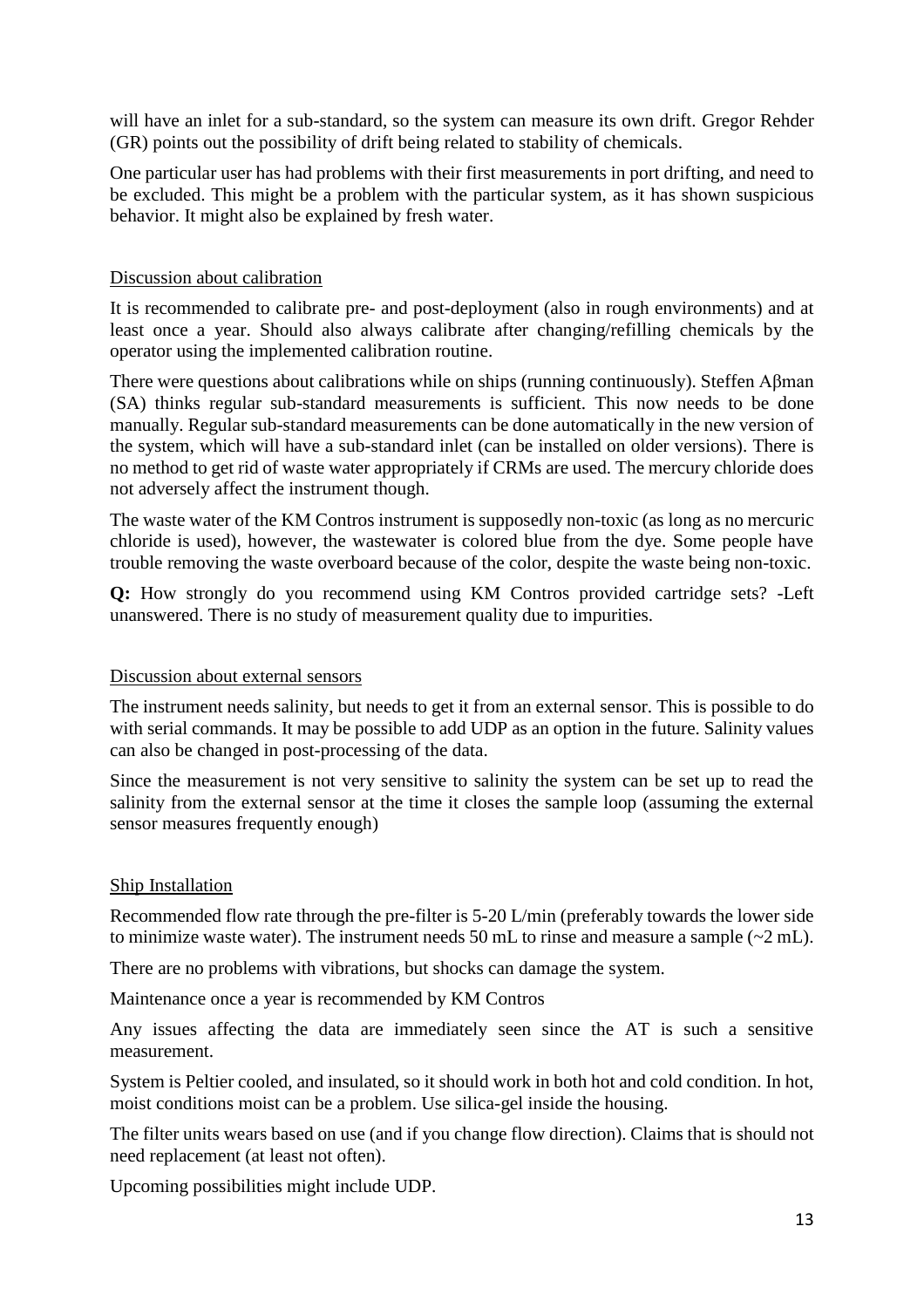**RB:** which parts are most likely to wear out and this used to be the degasser?

**SA:** Now it is the CO2-stripper which needs replacement of the CO2 absorbing material after one year run time, and the pump which needs replacement after 6 months run time.

**RB:** Is there a check list available for engineers to go through to "validate" the system.  $-Not$ currently

KM Contros is urged to write a checklist.

**SA:** A quick start guide is already available for techs.

**RB:** Will there be a problem if the chemicals run out before the cartridges are replaced?

**SA:** There should not be. Running the system without water is a problem (due to temperature controls).

**AO:** can KM Contros implement a shut-down procedure (with standard runs before complete shut down)? -This is apparently hard to automate.

#### Intercomparison discussion

**Laurent Coppola (LC)** presents on the results of the FixO3 intercomparison results.

**LC:** Is ICOS planning to do regular intercomparison/intercalibration exercises (similar to the one done in FixO3)?

**Truls Johannessen (TJ):** One is planned for 2019

**RB:** There is still an active decision about where to hold it. Whether it should be at sea or on land. The benefit of it being on land (at a fjord site) is that more people can join and more sensors can join.

**Maciej Telszewski (MT):** Are there globally implementable recommendations from the FixO3 exercise? Exercises are often very expensive and often not properly followed up by recommendations. Too often results are not published.

LC: The only recommendation to come out of the FixO3 exercise is regarding biofouling

**MT:** There is a strong need to improve the follow-up and publication of results from intercomparison/intercalibration exercises. IOCCP would be interested in supporting a new exercise, but need a set of defined outcomes first. This is crucial for securing support and funding.

**TJ:** ICOS is obligated to do intercomparisons/intercalibrations more rigorously and traceable so that we get a better end-product

**RW:** Companies seem a bit saturated and not too interested in new intercomparisons/intercalibrations. We need to be very clear about the outcomes both for us (scientists, users) and the companies involved.

**SA:** It is important that the sensors used in intercomparisons/intercalibrations are properly prepared for the exercise and companies need to be directly involved. Objectivity and professionalism is important.

**MT:** A counterarguement to that is that we need to ensure that the numbers coming out are useful. That may be easier without direct involvement by companies in exercises. We also need to assess, independently, whether the plug-and-play approach works as advertised

**SA:** Always very important to follow the recommendations about proper use from companies.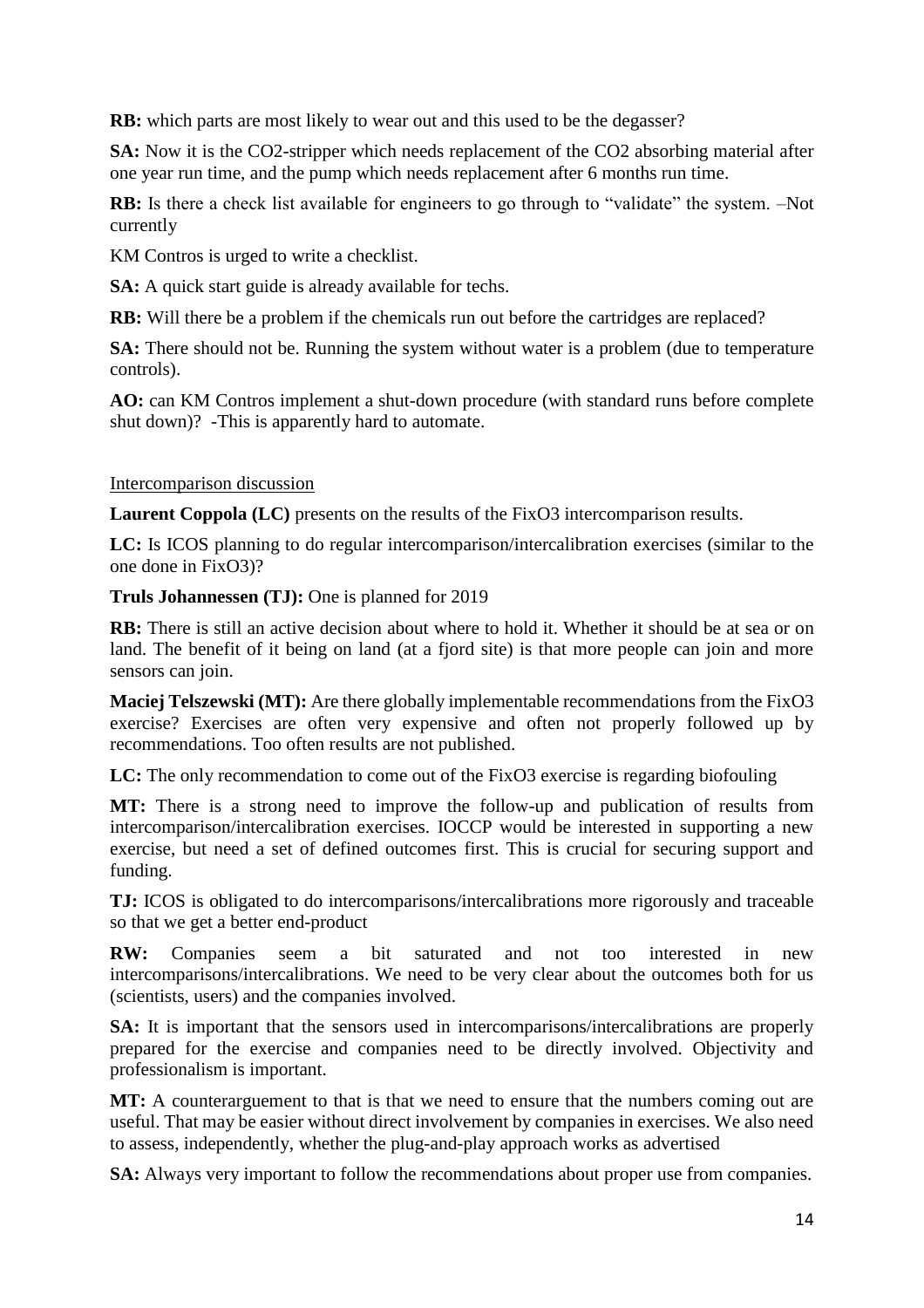**GR:** Everybody can deploy a sensor and try it, but it is never easy to know what they get out of it. It should not be necessary to involve companies to get intercomparisons/intercalibrations to work properly. That signifies that sensors are not as easy to use as advertised.

**Thanos Gkritzalis (TG):** GO system follows SOP. IOCCP tried to instigate SOP for sensors. This is not yet done but it is essential to have SOP documents for sensors. The system needs to be binary: either you follow SOP or you do not.

**RW:** Properly defined operating procedures are key. Remember that SOP are not always followed even when people say they are. The take home message is that if you don't follow SOP then you are out of spec and your data are not as accurate as you may think.

**RW:** ICOS should implement SOP for sensors (set the rules so to speak)

**RB:** should the intercomparisons/intercalibrations be attended by the pros from the companies or by the users/scientists that have bought the instruments?

Everyone agrees both, but that scientists are the most important. The user is a key aspect of the total uncertainty.

**MT:** Since we don't yet have SOP we will need input from both sides. So both companies and users should be involved next year in the ICOS intercomparison/intercalibration

**RW:** The intercomparison/intercalibration should be used as an opportunity to write SOP

**TS:** Would be good to have a pre-procedure so that instruments used in the intercomparison/intercalibration next year already have some SOP

**RB:** There are time issues as well as scale issues (how many sensors to cover, what the facilities can accommodate, cost, etc)

**TJ:** Planning needs to start immediately

**MT:** Important to use experience and expertise from the FixO3 exercise

**GR:** NIVA has a TNA application in to Jerico-Next to do a small intercomparison/intercalibration in November 2018.

**RW:** what are ICOS requirements? In terms of a reference network the fewer sensors/instruments used the better. It would be smart of ICOS to predefine which sensors are likely to be able to compete with our accuracy requirements rather than invite all

**RW:** How much of the planned exercise is instrument to instrument comparison and how much is intercalibration of a series of the same instruments?

**RW:** If SOP are not followed all bets are off and for a network, there needs to be SOPs

**RB:** the user manuals are the beginning of SOP

**RW:** ICOS requirements are beginning of SOP also

**SA:** It would be good to know what the ICOS requirements are and develop SOP from that, then develop sensors based on SOP

[Side note **(SL)**: At a meeting I was at last year someone talked about an intercalibration workshop they had arranged. There they did invite companies and sensor developers but excluded them from parts of the workshop. The companies were not happy about this, but the users liked it because it gave them more freedom to be very honest about their experiences. Maybe that is an approach to try.]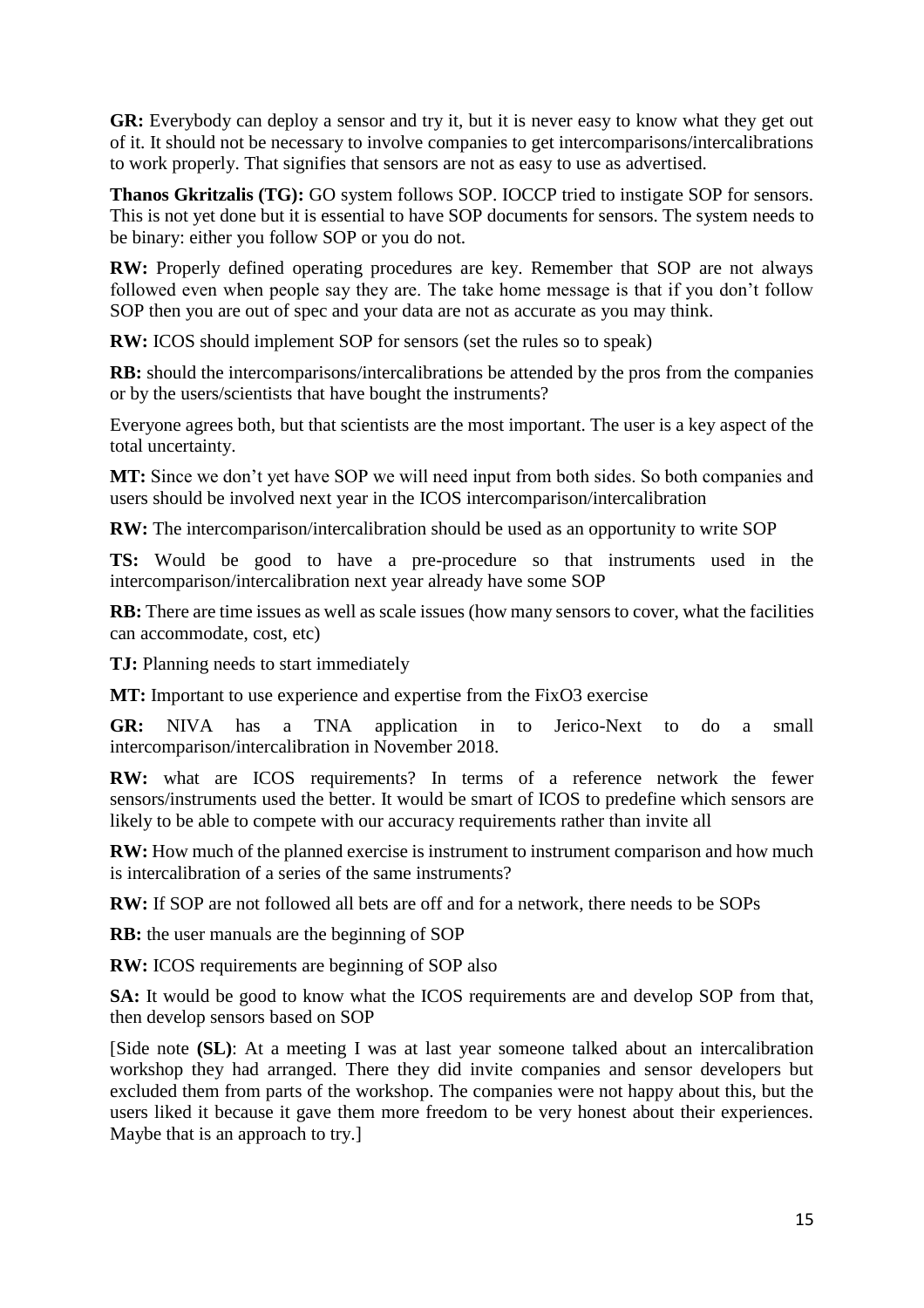#### Discussion on recruitment of new platforms and new ships

**MT:** Does ICOS have a strategy for including new platforms?

**TJ:** There is a new technologies strategy but this has been postponed because of the laborintensive station labelling process. Currently there are negotiations with UK, which was supposed to lead that task. Currently, it seems more likely to include new technologies on fixed stations. There are plans for ship liaison also.

**MT:** Wave gliders are becoming very popular and people are putting all sorts of instruments on them. But there are some data issues. Someone needs to drive the community and take charge of the data to find out the quality of it

**RW:** PMEL has experience with both wave gliders and sail drones. They have put modified MapCO2-instruments on them with decent success. A limitation of the wave glider is that it has problems with fronts and fast-moving currents

**RW:** An issue is that VOS lines have water intake at varying depth (down to 11m) but there could be strong gradients near the surface so that pCO2 is actually different on the surface compared to at the intake depth. That makes comparisons difficult. Note that all instruments PMEL have put on sail drones and wave gliders are IR-based.

**RW:** PMEL also use ISFET pH sensors. Important to recognize the move in parts of the community towards measuring pH and calculating AT from temperature and salinity. Results of that are promising but still a lot of unknowns. Sensor developers tend to be very lucky and get very good data. Then other users struggle much more.

**TS:** We want to think about the next step in technology and developments that take us there, but many intercomparisons/intercalibrations show that the current sensors are not good enough (ref. the uncalibrated KM Contros sensor being off by 100ppm in the FixO3 study, yet being the best, see **LC** presentation). Many sensors don't work as well as we initially think which is an important consideration for implementing new sensors/new technology on existing platforms.

#### Discussion moves to contact with shipping lines

**TG:** It is not easy to add new stations to the ICOS network. Lots of bureaucracy. Would it be possible to move one (existing) station from one platform to another? [Siv: This was not answered by anyone.]

**RW:** We have had success with cargo ships. There is a big issue about how to approach them. A high level of professionalism is necessary. It can be problem to get ships for desired lines/areas. It is a recurring problem that ships don't stay on the same line forever. Sometimes a ship moves to another part of the world after installation of a pCO2 instrument. An advantage of a global reference network would be that there are people in those other parts of the world that could take over responsibility. Ideally, we also want a ship which has other observations/sensors onboard.

**MB:** When approaching ships and/or companies it is important to not waste their time. Be well prepared. Know what you need and don't need.

**RW:** Also need to remember that there are many entities when approaching a ship (owners, ship, crew). Because of this, the success rate is much higher with small companies.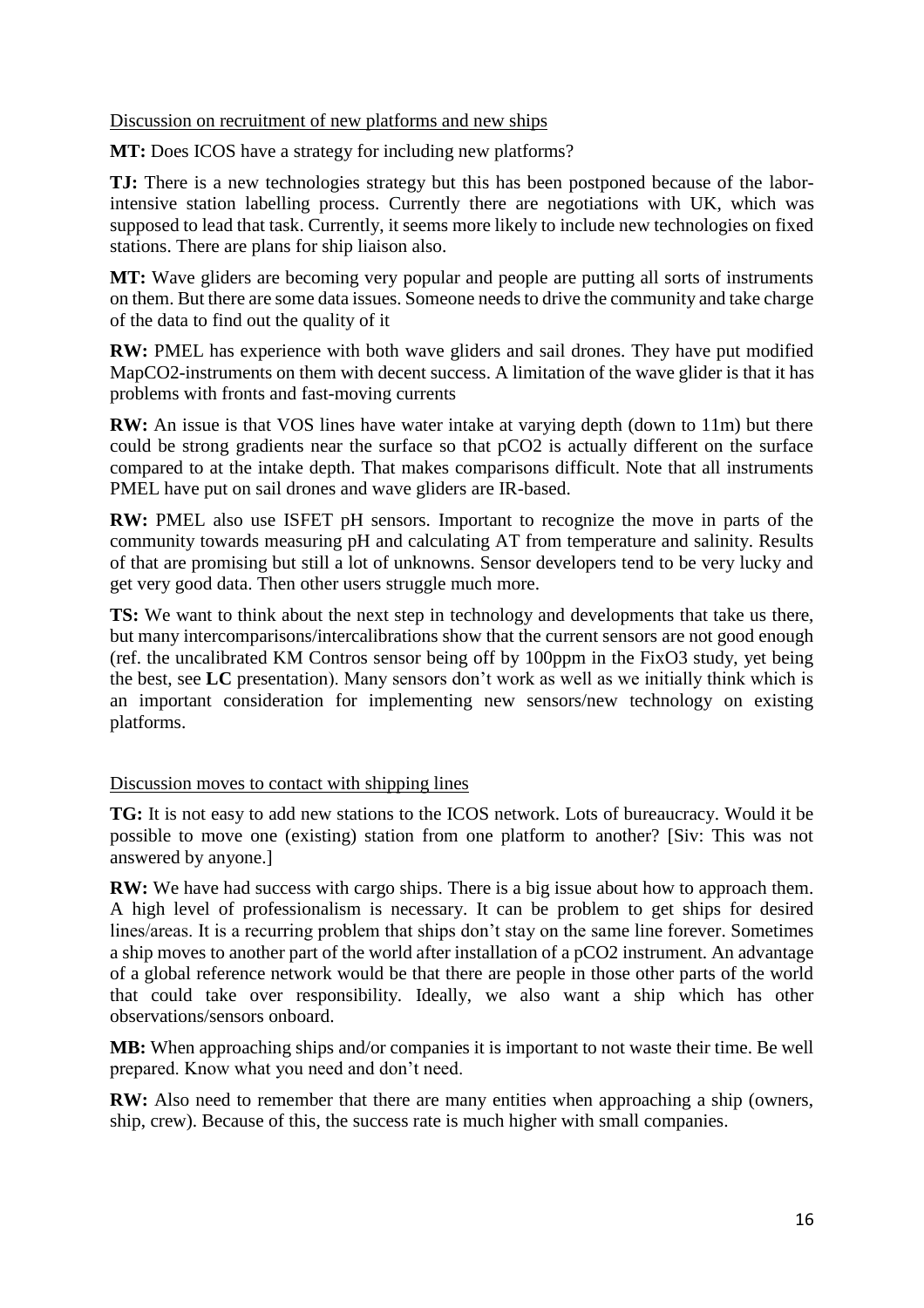**RW:** We usually send a brief prospectus to potential ships. 2 pages outlining what, where, who, etc. It is important not to expect too much from the crew. This can be shared with the community.

**Benjamin Pfeil (BP):** We should produce a professional flyer about us, our instruments, what it involves to host an instrument on a ship, what the benefits are, etc. These can then be handed out to potential ships.

**GR:** There should be an ICOS brochure showing companies that they are part of something bigger

**SA:** would it help if we could offer companies a green label if they agree to have our instruments onboard?

**MB:** That only works with companies that sell things to customers (because customers care). The cargo vessels only care about moving the containers as quickly and cheaply as possible. We are at least 10 years away from a world where emissions and climate policy matters to cargo companies

**RW:** Recruitment of ships should be lifted up to a much higher (international) level.

**TJ:** It is an ICOS strategy to contact ship owners directly and try to make accommodations for new instruments already at the ship building phase. This is however still a strategy on paper only. It would be best if one organization takes the role of coordinator for communications with shipping.

**Ute Schuster (US):** Remember that ICOS is only one part of a global initiative. It would be good to use JCOMM-OBS as a global and cross-platform organization. Currently many different communities (hydrography, carbon, CPR, etc) contact ships independently of each other asking permission to put their instruments onboard. This can cause problems with shipping companies and/or ships that get many uncoordinated requests. There should be better coordination of the scientific communities and scientific communication with ships. Preferably through an existing umbrella organization.

**MT:** JCOMM-OBS has lobbying power which is important. Rik and Maciej are members and can therefore push things, but it takes funding and quite a lot of time. Remember that we have had this discussion on and off for the past 10 years without getting anywhere. We have never got our act together to aim high enough.

**RW:** At the SOT [Siv: ship observations team] meeting we had the same discussion so this is something many groups are thinking about

**TJ:** How quickly can people install an instrument if a ship suddenly offered space?

**MT:** Good point and it is important to our own capabilities

**RW:** It is up to each group to know which lines and areas they prioritize. It comes down to time and money.

**MT:** Perhaps the community needs to consider the OSSE approach more seriously. It is not a word usually heard in the carbon research community

**TJ:** network design is important to consider, it should not just be any ship or any line but one that improves the network. It may be possible to use the general assembly of ICOS-RI to push for funding towards the kind of coordination efforts mentioned previously

Tonny Algrøy (TA): All ships wanting to fish krill in Antarctic waters need a certain instrument installed [Siv: I did not catch which it was. Sorry.] Maybe that is a way to go.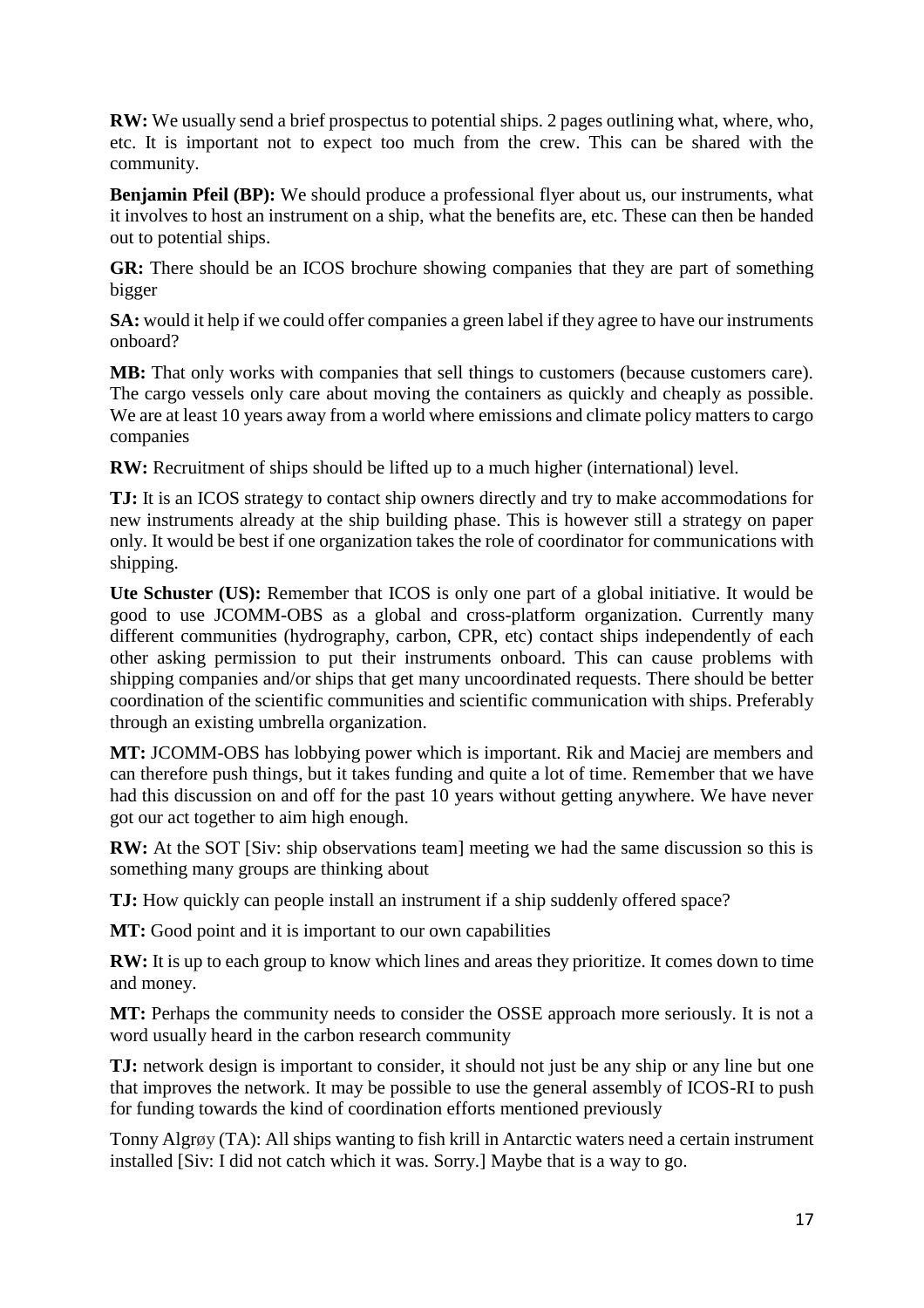### **Workshop Day 3:** *Data Management: Submission, Data Handling, and Coordination*

\_\_\_\_\_\_\_\_\_\_\_\_\_\_\_\_\_\_\_\_\_\_\_\_\_\_\_\_\_\_\_\_\_\_\_\_\_\_\_\_\_\_\_\_\_\_\_\_\_\_\_\_\_\_\_\_\_\_\_\_\_\_\_\_\_\_\_\_\_\_\_\_\_\_\_

#### QuinCe presentation

**Steve Jones (SJ)** presents the current version of QuinCe, the data submission/reduction program that will eventually be used by all stations under the ICOS OTC umbrella. The presentation was recorded and will eventually be available on the ICOS OTC website. The following is from the question and answer section of this presentation.

**RW:** Will all QC flags (automatic and manual) be saved?

**SJ:** yes

**KS:** Can you plot multiple parameters on the same plot?

**SJ:** Right now it is possible to plot every variable in the system against the others. Need to add more variables in the plots (*?? 2 variables vs time, for example?*)

**DP:** If ignore one STD, then correction of xCO2 is missing one STD. It ignores the standard for drain time, but it is a standard; ignoring it is an issue.

**KS:** Then take more time to do the drain.

**SJ:** This is noted.

**RW:** How do you treat a standard vs the samples?

**SJ:** Linear interpolation for offset and across all standards. Check with Dennis software see they give the same results

**GR:** Do we have to do this (add instrument) for all raw formats we import?

**SJ:** yes, but you should get raw data which should be in the same format.

**RB:** The goal for near real time (NRT) stations is to send data directly to QuinCe

**BP:** Only a lot of work the first time you upload a new format

**GR:** is there a software that merges STDs? What about the mergings that the instrument software does?

**SJ:** we need to take as comes from instrument. what the instrument generates, that's what we take; Level 1 data (NRT data) is the goal.

**Michael Glockzin (MG):** can there be two columns for the same parameter?

**SJ:** no, then need to define two instruments

MG: what is archived? Raw data or data from table?

**SJ:** everything. Can later do long term reports, studies and diagnostics which can be useful for e.g. manufacturers

**Carolina Cantoni (CC):** FOS don't use standards. How is pre and post calibration for FOS stations handled?

**SJ:** This is not added yet. We need to find out how to handle this, which is open for discussion

**SN:** Are raw data calibrated to minimum values and can we add coefficients?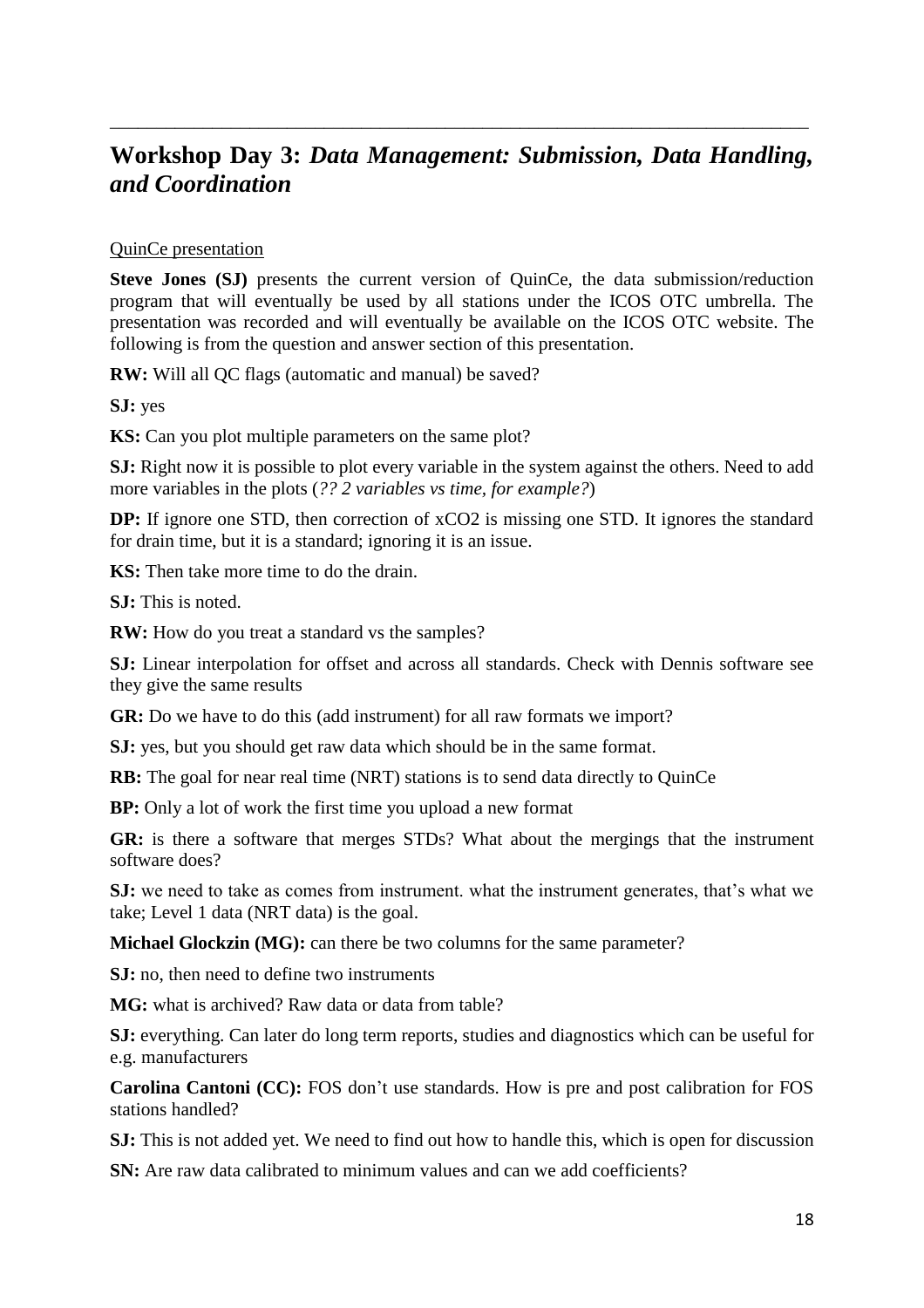**SJ:** yes, coefficients can be added (so can use raw millivolt values).

**TJ:** When is QuinCe ready?

**SJ:** VOS in summer (Aug-Sept). FOS afterwards

**GR:** will there be a link to label level 2 data

**SJ:** once is operational, if data needs to relabel, send to QC and instantly re-labeled.

**Q:** Time span?

**SJ:** Minutes to get to manual QC. Quick.

**MG:** Do you have to be online?

**SJ:** Yes, but future plans to make it offline (issues for synchronizing and so; will likely be implemented in a few years).

**MG:** Is it possible to throw away columns before import?

**SJ:** those data that are not identified, they are archived, but will be ignored in the further calc. Good to archive for the future (future processing).

**BP:** We need RAW data instrument to archive, PIs should not manipulate manually.

**KS:** Is there a questionable flag, or just good and bad?

**SJ:** there is also a questionable flag (follows SOCAT).

**RW:** We put an uncertainty to every value. Flag 2 means better than 2  $\mu$ atm, Flag 3 (questionable) means outside the standard range. For the questionable values we know what is wrong.

**SJ:** Good idea. Now we have one flag per row, but in the future it would be nice to have one flag per parameter. Then uncertainty for co2 can be estimated based on the flag.

**GR:** ICOS put data in the database. Good idea to have a safe storage, but will everything be public?

**SJ:** Raw data is not public (only on request). Level 1 is limited (can see plots, not data). Level 2 data is completely public.

**RB:** L1 data maps will be visible on the website, but not the actual L1 data

**BP:** the world of holding back data is over. Currently requirement from funding agencies and movement towards make them public.

**GR:** What about PI who want to publish first?

**BP:** we need a change our culture. Funding agencies demands this.

**RB:** At one of my previous workplaces, they were allowed to keep the data for a year before making it public. This was to allow the PIs time to get started on publications.

**MG:** If data is wrong, can we correct it?

**SJ:** Not yet, but should be possible to re-upload. The technical details are not ready. QuinCe is not the archiving system, but you can export and submit to your own data center, ICOS, SOCAT etc.

**MG:** So QuinCe calculates pCO2 from raw data. Does this mean I cannot calculate pCO2 myself anymore? After e.g. Dickson?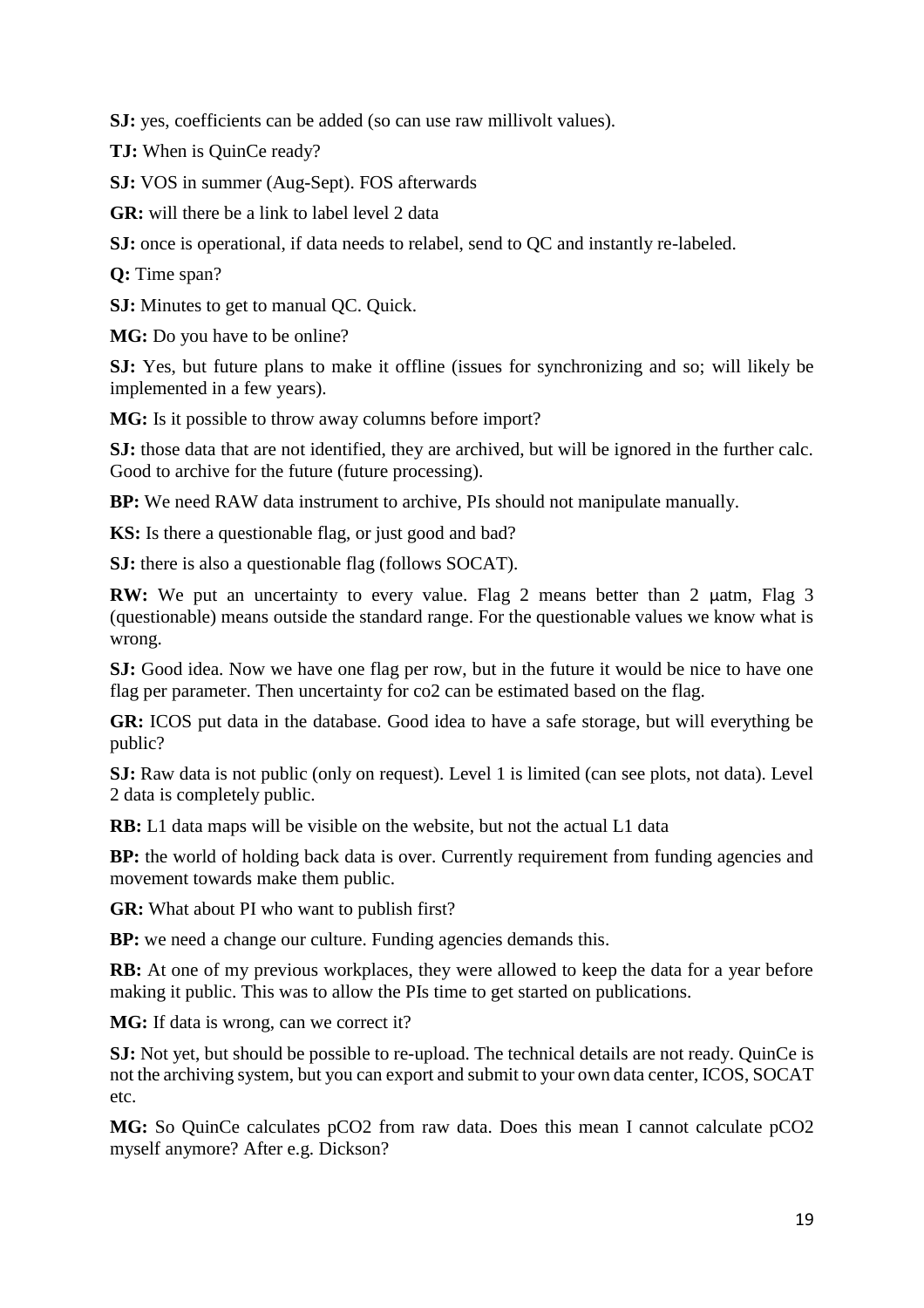**RW:** The purpose is to achieve uniform data reduction. Big advantage to have one package for everybody. But needs to be user friendly. Every station should use this.

**SJ:** We wish to implement a full audit of calculations. Compare with other methods.

**BP:** We need to run the same script to ensure consistency

**MG:** Do we run older data through QuinCe?

**SJ:** no

**AO:** Can QuinCe store metadata and ensure full traceability? Calibration coefficients, reports, store serial numbers…

**SJ:** Yes, metadata should be stored alongside. There are international efforts to standardize metadata. If systems are built sensibly, should be able to link us in. QuinCe won't do this. My view is that we should not duplicate this effort in QuinCe.

**RW:** QuinCe is online. Calcs and output not in the same place? Storage usage? Preservation of data? Download data to ICOS, but doesn't have the metadata attached.

**SJ:** Important point, we need to deal with this. Carbon portal have some metadata to identify datasets. Put somewhere: this version of Quince did the processing, to be able to track back.

**BP:** Software is archived. All in the background is archived.

**RB:** one way is to approach companies: use a text-based document that QuinCe can pull out and extract info from.

**MG:** now all pCO2. What about other greenhouse gases?

**SJ:** not implemented and not planned to implement. Quince can have modules plugged in

**BP:** from next year we address pH.

**GR:** Methane discussed in meeting OceanOBS. Need a community agreement about solubility coefficients (and others) to use.

#### ICOS Data Management

**Benjamin Pfeil (BP)** presents on ICOS data management. The following is from the question and answer section of this presentation.

**RW:** We get carried away with the webpage applications. Wrong way to go with web. Eg. different web browser. It's not a secure place to save it. inherently insecure. How difficult to hack into QuinCe and adds a bug? If want uniform data, we need more security thatn the web offers.

**SJ:** do you use online banking?

**RW:** yes for convenience

**SJ:** there are 2 responsibilities here: one on us that it works in reasonable # of browsers, another on users to use the right browsers and keep browser updated. Browsers get better and better.

**BP:** Everything is documented and archived: can recalculate and go back if get hacked. If you depend on s software, you can get problems with OS, and people not updating software. What's the non-online solution? Online we can at least make sure people use the right version.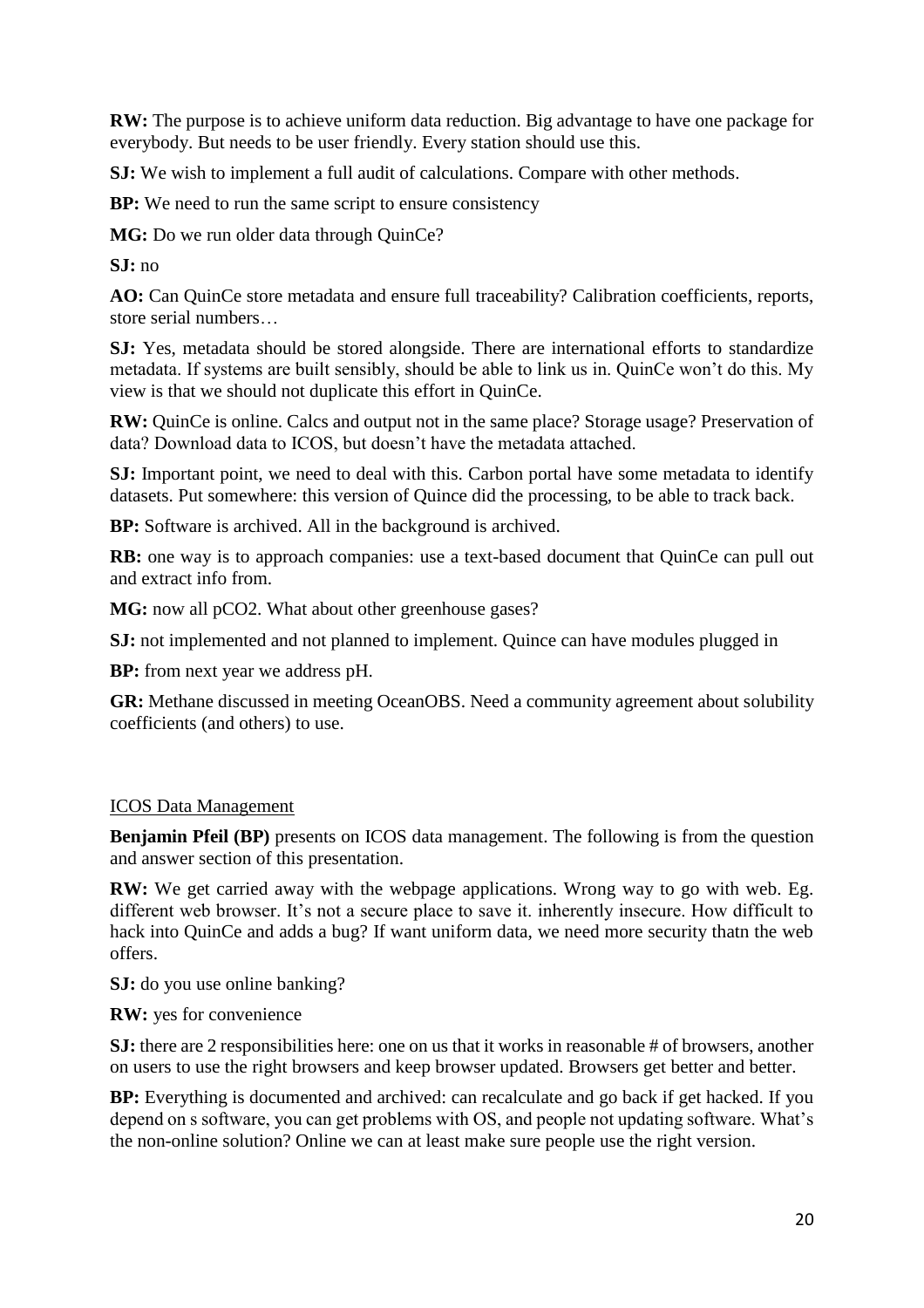**SJ:** QuinCe follows current standards (use HTTS). QuinCe does not archive data (they are in trusted repositories in data centers with procedures in place). If it's hacked, it can be traceable. We spread responsibility out. Time based backups. Everything can be hacked, but since we have traceability and backups, we can prevent those kinds of things.

**RW:** it's easier to manage centrally, but for some users may not be the solution (internet speed…).

**RB:** some will still calculate pCO2

**SJ:** there will be a transition period. As a scientist you need to get comfortable with that change.

**BP:** everything online, archive automatically, and faster to make it available. Central access points (f.ex Argo network).

**MG:** people have their own codes for non-pCO2 data, anyway.

**MG:** Is Quince code available?

**SJ:** yes, open source.

#### MatLAB pCO2 reduction script

**Dennis Pierrot** (DP) presents on his MatLAB pCO2 reduction script. This presentation used MatLAB directly, so no presentation slides are available. The following is from the question and answer section of this presentation.

**Q:** Can you zoom in on the blue (problematic data)?

**DP:** yes

**TG:** do you use linear interpolation between standard gases?

**DP:** Yes

**SJ:** are there limits on how much you can interpolate?

**DP:** No. Responsibility is on the scientist.

**Q:** Can you manually input the time offset between the measurements of inlet temperature and the equilibrium temperature?

**DP:** yes, in minutes. The time offset is not exactly the time of travel, it's a fuzzy number when the inlet and equilibrator temperatures best coincide.

**Q:** Is the calculated time offset for the whole data set?

**DP:** yes, the whole data set, which it should be.

**RW:** what if we change flow for some reason half way:

**DP:** split the dataset, and treat them with different offsets.

**Q:** what problem if we don't set the offset.

**DP:** then the delta T will not be the real delta T, which will lead to an incorrect pCO2.

**SJ:** does the program move SST (intake temperature) to equilibrator temperature time or vice versa?

**DP:** everything should be moved to sst value. We move sst and then we move only one record, not everything

**Q:** can the map have topography?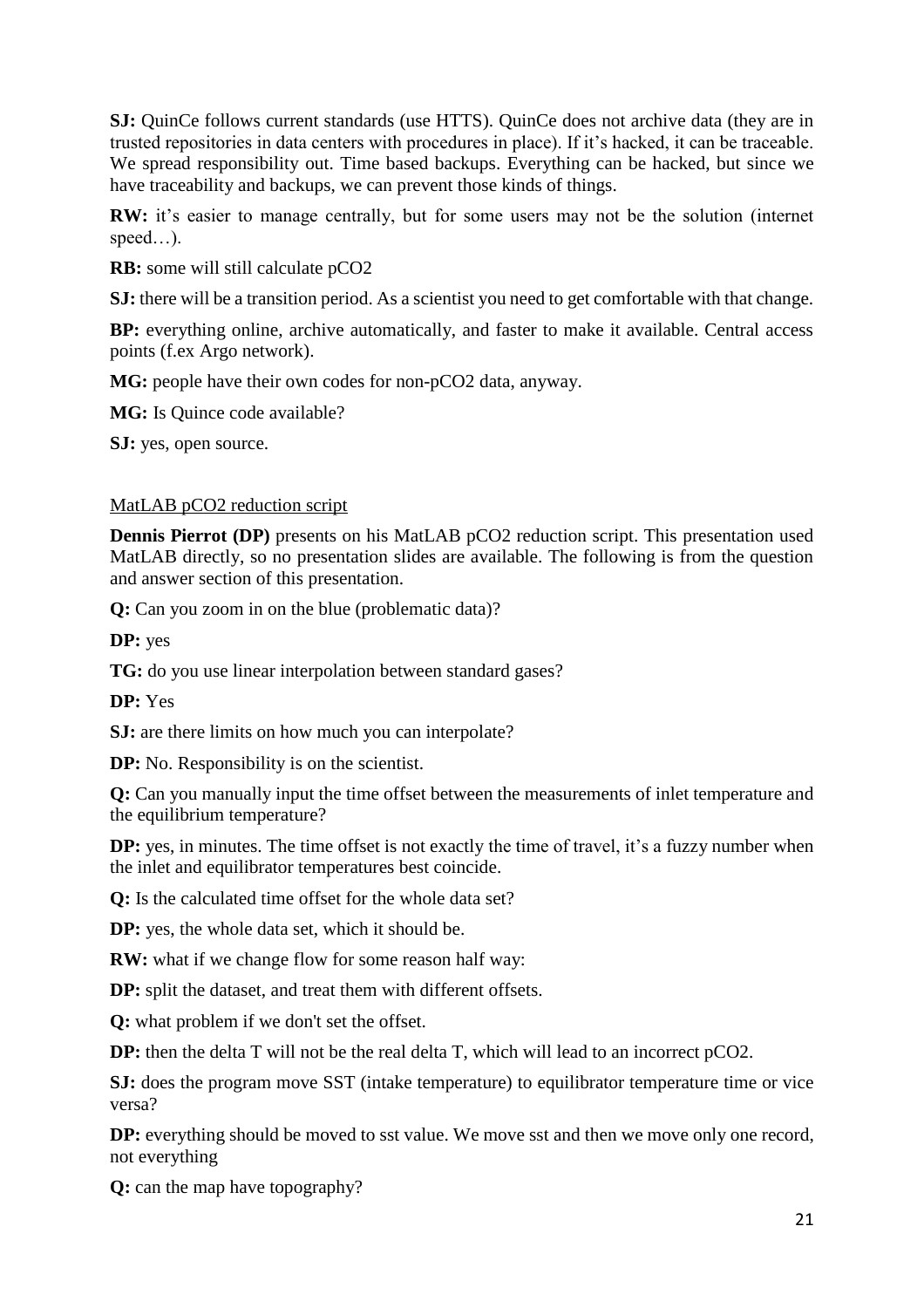(general laugh)

**Q:** can the program produce metadata to send to NCEI

**DP:** online platform to produce xml file (metadata)

**TG:** does the program produce uncertainties?

**DP:** not now, but this can change in the future and we can e.g. move towards assigning uncertainty numbers instead of flags?

**RW:** the community has a real problem with documentation. It's good to have a system for metadata which is forced and easy, and make it easy to produce metadata. It's nice to have uniformity. QuinCe is also good in that sense. The MatLAB program presented is not so good because you flag your data in a subjective way. So we then need to agree on how to flag.

**TG:** can the program bracket the standard gases so that everything outside  $\pm 1$  is removed?

**DP:** can be done manually. I am reluctant to automate things like this because it's easy to make mistakes.

**SJ:** That's why QuinCe flags points but doesn't automatically "remove" data. We want to force the PI to look at all automatically assigned QC flags.

**DS**: Does not exclusively need MatLAB, executable files for non-MatLAB users can be produced.

**RW:** it is data reducer who decides the QC, both in Denis' MatLAB and Steve's QuinCe programs.

**SJ:** In the metadata, the PI should write which software was used for data reduction.

**RW**: is there a difference in output now between QuinCe and the MATLAB program?

**SJ**: yes

**DP:** traceability in the metadata: this was processed with this program.

<discussion of integrating discrete samples into data>

**KS:** Force to 20C instead of SST….?

**DP:** the program has now been expanded to handle 6 standards (vs 4)

**Q:** Is QuinCe a replacement for the MatLAB script?

**DP and SJ:** They are parallel systems

**RW:** what about documentation?

**DP:** there is a manual included in the package. There is a steep learning curve.

**RW:** do you know how many use the MATLAB script?

**DP:** 8-10 people currently. I inform them about updates.

**TG:** Is the use of this MATLAB software mentioned when data is submitted to SOCAT? **DP:** not automatically.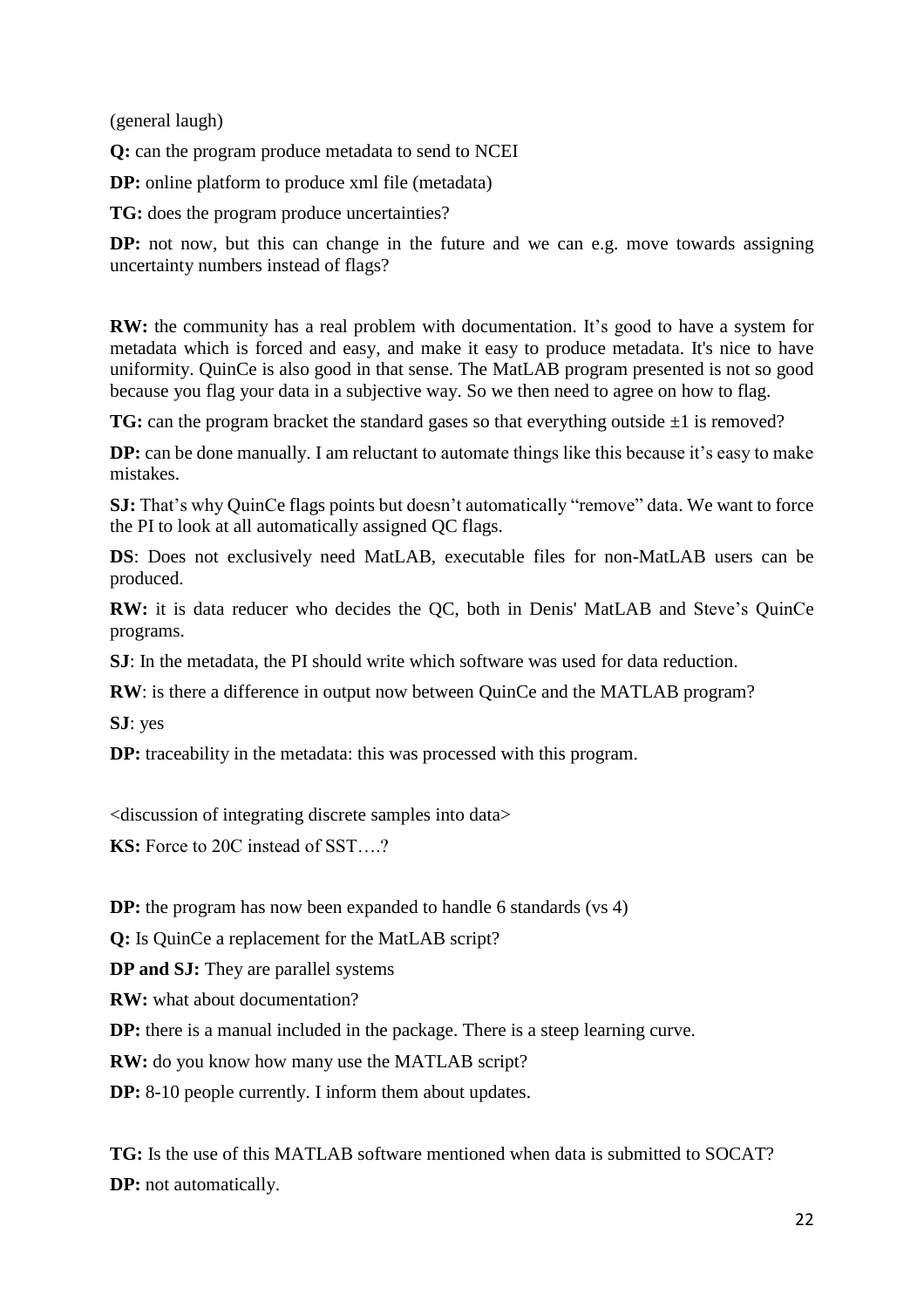#### **RW**: It should be

<Agreement to add specific field in SOCAT metadata to SOCAT (which software, version number, data and time, used for data reduction)>

#### CO2 in air measurements; integrating with the ATC

**Gregor Rehder (GR)** presents on the ICOS ATC requirements and the precision of the ICOS OTC atmospheric measurements.

**Q:** how many standards does the ATC use?

**GR:** 3-4 calibration + 2 target gases

**Q:** are the gases stored flat (horizontal)?

**GR:** yes. On moving platform, this is not an issue.

**RW:** recommendations or requirements?

**GR:** some are requirements (continuous measurements-recommendations slide).

**SJ:** how to get close to ATC standards, if all atm measurements we take right now are rejected? A bit of worse uncertainty is better than no data.

**GR:** they see themselves as an entity providing data that meets standards, but for the overall task of ATC setting a global observation network, that may be a point of discussion.

**TJ:** something to discuss within the ICOS RI meeting

**RB:** To my knowledge, there are no conversion equations from the atmospheric xCO2 measured by the G.O. system. Therefore, the uncertainty is only in the Licor. Maybe it's qualitative more than quantitative difference in standard gasses. Ask ATC whether they think the standard gases are the problem and not the instrument

**SJ:** ocean atmospheric data are "locked away and forgotten". We should avoid that the data is not used.

**RW:** The philosophy is good but rigid. ATC is focused on getting best quality data (0.1) uncertainty). A better uncertainty than this doesn't serve a lot of scientific purpose. Requirements based on best possible measurement, and not the scientific questions. We cannot do better than 0.5 (1 if wet). The most accurate we can get is in marine boundary layer.

**GR:** it will be effort for us; we have to decide whether to make the effort for the atmospheric community, sort out what we can do that can be useful for ATC, that is also not too much for us, e.g. which frequency and precision is useful for them.

**RW:** we are not just an ocean community but also a global carbon cycle community. We have to decide if it's useful for us.

**US:** air CO2 measurement are useful for quality control, that's a benefit for us. For 15 years there was no interest in these data, until last year. Now there is interest from the inversion atmospheric community (starting, but getting there). Another benefit is that this can break barriers between ocean, atmosphere, and land; barriers between observational and model. This is one of the ways of do it. We are a global carbon cycle community. If the ATC does not want our measurements we should still measure. If ATC barriers are so high, we still have other users of these data in the global network.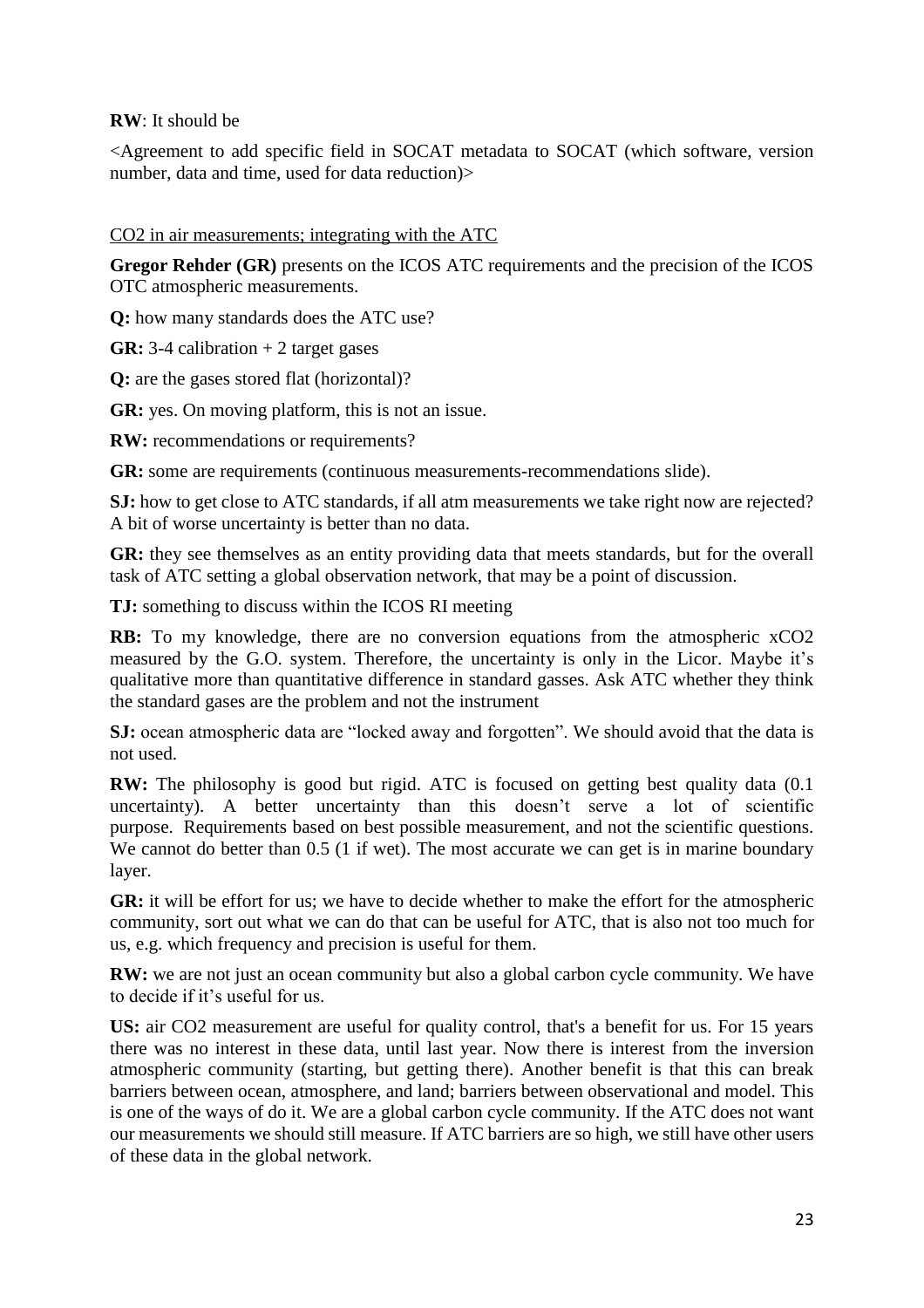**GR:** Stronger interaction with atmospheric science. Inverse modelling will be asking both of us. If we can do a flag of the atmospheric data on the data quality. The data should logically be at the ATC; that is where people will first look for them.

**TJ**: important to teach the atmospheric community to widen up. Improve atmospheric measurements in the ocean, much better predictions (inversion method).

**…**

**Rik Wanninkhoff (RW)** presents on some of the atmospheric results from Miami and UK.

**Q:** what's the flow rate? (for Ute Schuster's air measurements)

**US:** rate is 100 ml/min. Air CO2: take out first 10 min of 20 min of data. 1 record every minute. Ship contamination data are removed; everything else stays (e.g. land influence), which increases the standard deviation. Then most data are within 1 uatm standard deviation.

**KS:** not just local contamination, but also land effect; how do we make sure not to remove too much?

**RW:** make sure we don't lose signal, Consider standard deviation to remove data points, but something else may be needed.

#### Discussion on Preserving methods of DIC/Alk samples

**Charles Roman Battisti (RB)** shows initial results of trying Benzalkonium Chloride (BAC) as an alternative to Mercuric Chloride. BAC tends to foam, which causes inconsistent measurements in discrete measurement systems (i.e. VINDTA, SOMMA). BAC affects alkalinity, so only currently being pursued for DIC measurements.

<discussion about the foaming; try a serial dilution to determine useful concentration to test>

**MB:** use filter (ex. CONTROS HydroFIA TA filter) to produce seawater that doesn't have biota

**Margot Cronin (MC):** thymol used for their samples

**GR:** Zinc chloride produces carbonate precipitate. Didn't follow up.

**RB:** Nickel Chloride

**RB:** Acidify sample directly without contact with atmosphere

**KS:** Headspace is an issue with acidified samples. Small loses can be large. Need to ensure all sample is transferred (i.e. some CO2 being lost to dead space).

**DP**: good for alkalinity

**RB:** Nuka they take samples and store alkalinity samples in a dark and cool place. The ship has an approximate 3 week travel time.

**MB:** Measurements taken 2 times/day

**RB:** Alkalinity and salinity are taken from the in same bottle

… Southern ocean. space problems.

**GR:** As a favour to the entire community, please tell us what you find out from the BAC experiments. There is a need for that. Communicate in order to not duplicate efforts.

Other sensors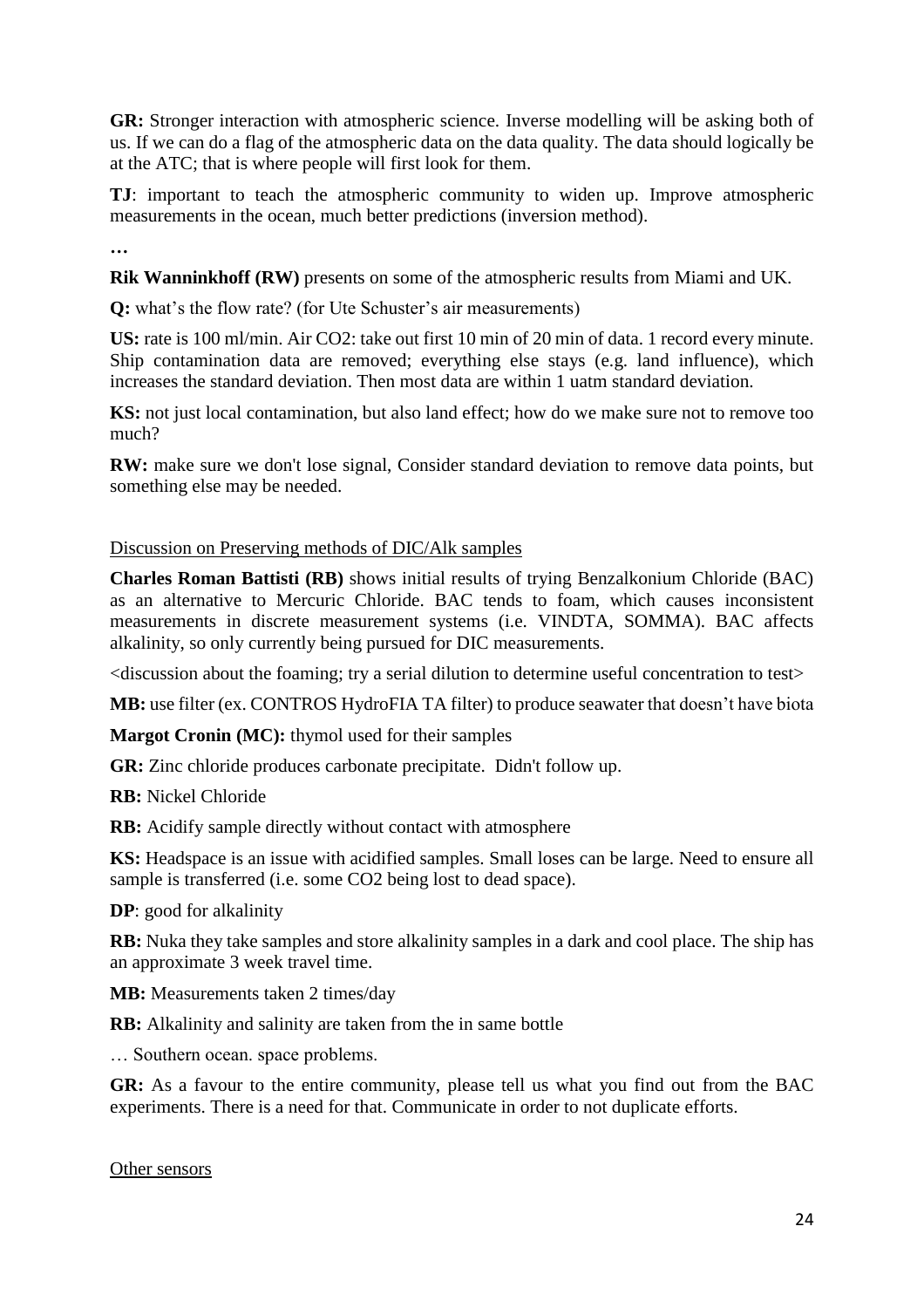**Comment:** several sensors on ship. How to control all systems. Ferrybox providers give the computer that manages the sensors they provide.

**RB:** GO systems. O2, sal, temp is already taken care of by GO systems. Any pH system commonly used?

**KS:** Not common, but there is the Sami system.

**RB:** I've seen some examples of DuraFET systems being used on ships, with just the interface interacting with the seawater, however, I wonder how accurate it is when the body isn't at the same temperature as the seawater

**KS:** Seabird and other system (Seafet and Durafet), one installed by **KS**, other by technicians from Seabird. The system that was installed by technician has better data. 2 CO2 sensors and 1 discrete. Summer season measurement background is below the detection limit.

**RB**: Durafet for Argo floats and southern ocean…

**KS**: OK as long as strong enough signal.

**Q:** Best practices of installation and management? Is someone doing this on a regular basis, can someone make recommendations?

**RB:** That is part of my job to help station PIs. Engineer on a regular basis can provide support and better recommendations.

…

**RB:** For alternative trace gases, is there interest in that for the future?

**GR:** we're doing some. N2O is becoming essential ocean variable, and are supposed to be measured. CH4 may be less important. Methane use the same sensor so such data will increase as well.

**RB:** these measurements need specialized standard gases. ATC gets its gases from the CalLAB.

**GR:** CalLab are setup to provide gases to all ATC stations. The quality we need is less than what ATC wants, but higher than what the calibration gases we now use can provide.

**RB:** Gregor and Tobias measure trace gases. This requires extra gases. It's going to be hard to produce for small groups (easier in bulk).

**GR:** The range gets off. Can't get high precision. We need really high concentrations for coastal environment. When coastal component gets more important, it's not an additional problem to produce a couple more standards.

**RB:** Tobias, you are currently working with a ship-board flux instruments. Other stations may be interested. I know it's still being tested, but it's good for community to know this type of system is coming. However the data output is quite high.

**TS:** 20 herz.

**RB:** I want to get a discussion going. What instruments are people interested in incorporating? We have KM Contros and General Oceanics here. Is there anything they should incorporate into their data stream (and communicate further to for ex. The G.O. system)?

**TS:** on top of ICOS infrastructure, to play around with other measurements. It's not near implementation in ICOS.

**GR:** early phase of ICOS. Potentially the atmosphere community did some homework. What kind of data we want to have and the specs